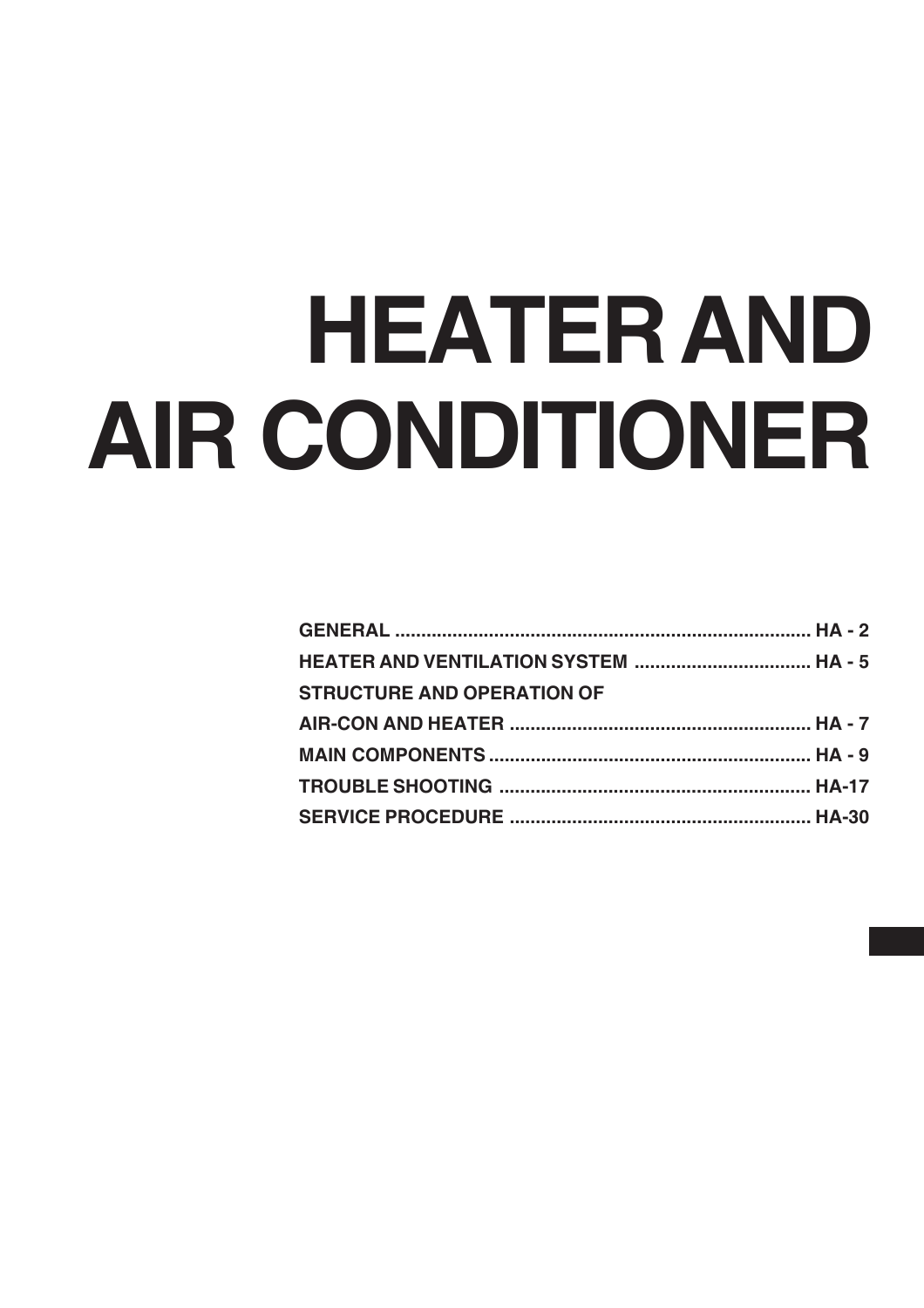## **HA-2 HEATER AND AIR CONDITIONER**

# **GENERAL CAUTIONS IN HANDLING AIR-CONDITIONER AND HEATER.**

- Handle these items indoors where ventilates well and are no combustible substances.
- Since moisture does harm to air-conditioner, refrain from working in a rainy day.

 While working on these items, do not touch the parts of brake system, fuel system, and power steering system.

- Put the protection cover on the body so that the body is not scratched or damaged.
- When you have to work underneath the vehicle, be sure to put the safety support.
- Be sure to remove the earth (-) wire before the work to prevent electric damage.
- Put the key switch at "off" position or key off while working on the vehicle.
- Put the gearshift in neutral position, and apply the parking brake.
- When engine is on, do not work close to rotating part like fan, belts etc.
- While working, do not touch the heated parts like radiator, exhaust manifold, exhaust pipe, muffler and catalytic converter.
- Smoking is prohibited while working.







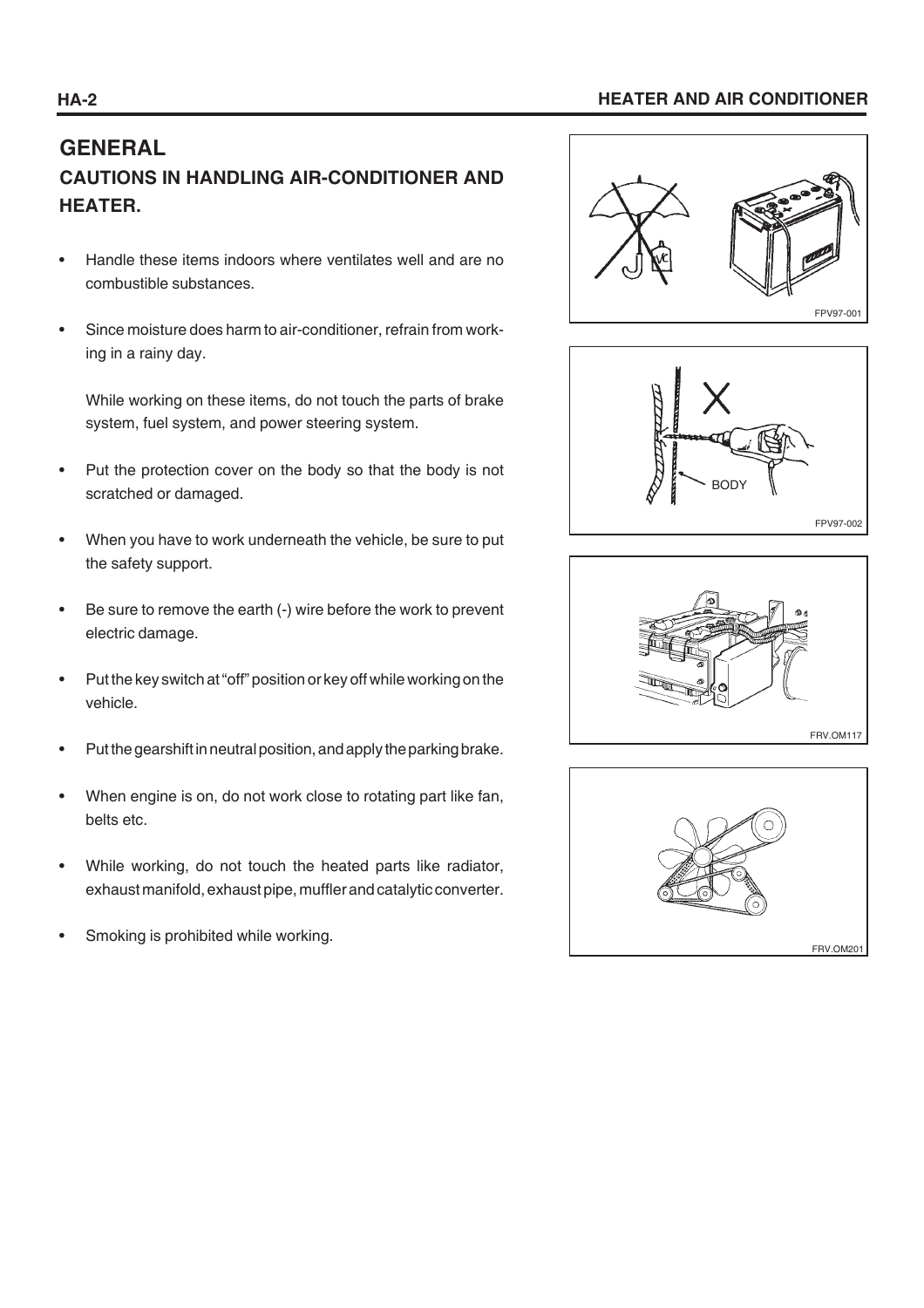# **PRECAUTIONS IN HANDLING REFRIGERANT.**

- Refrigerant, having low freezing point, is highly volatile. A drop on the skin of your hand may result in localized frostbite. Therefore, be sure to wear protection goggles and gloves when handling refrigerant.
- Since refrigerant is stored in high-pressure vessel, keep it away from the engine or light.
- Do not remove refrigerant pipe before draining the refrigerant fully.
- Air-con parts are sealed with protection cap to prevent the inflow of dirt, dust and moisture. Be sure to remove this cap just before the work and close it immediately after the work.
- Especially 'O" ring parts of hose and pipe should be free from dirt and deformation. Check these parts before assembly and replace it in case of defective.
- Never reuse the "O" ring and apply refrigerant oil on to "O" ring before assembly.
- As for the bolting, assemble them with bare hands first and tighten it with 2 spanners.
- When replacing evaporator, compressor, or refrigerant pipes, make sure to replace receiver drier too.
- When tightening connector, bolts and nuts, tighten them with the tightening torques shown in the table below.

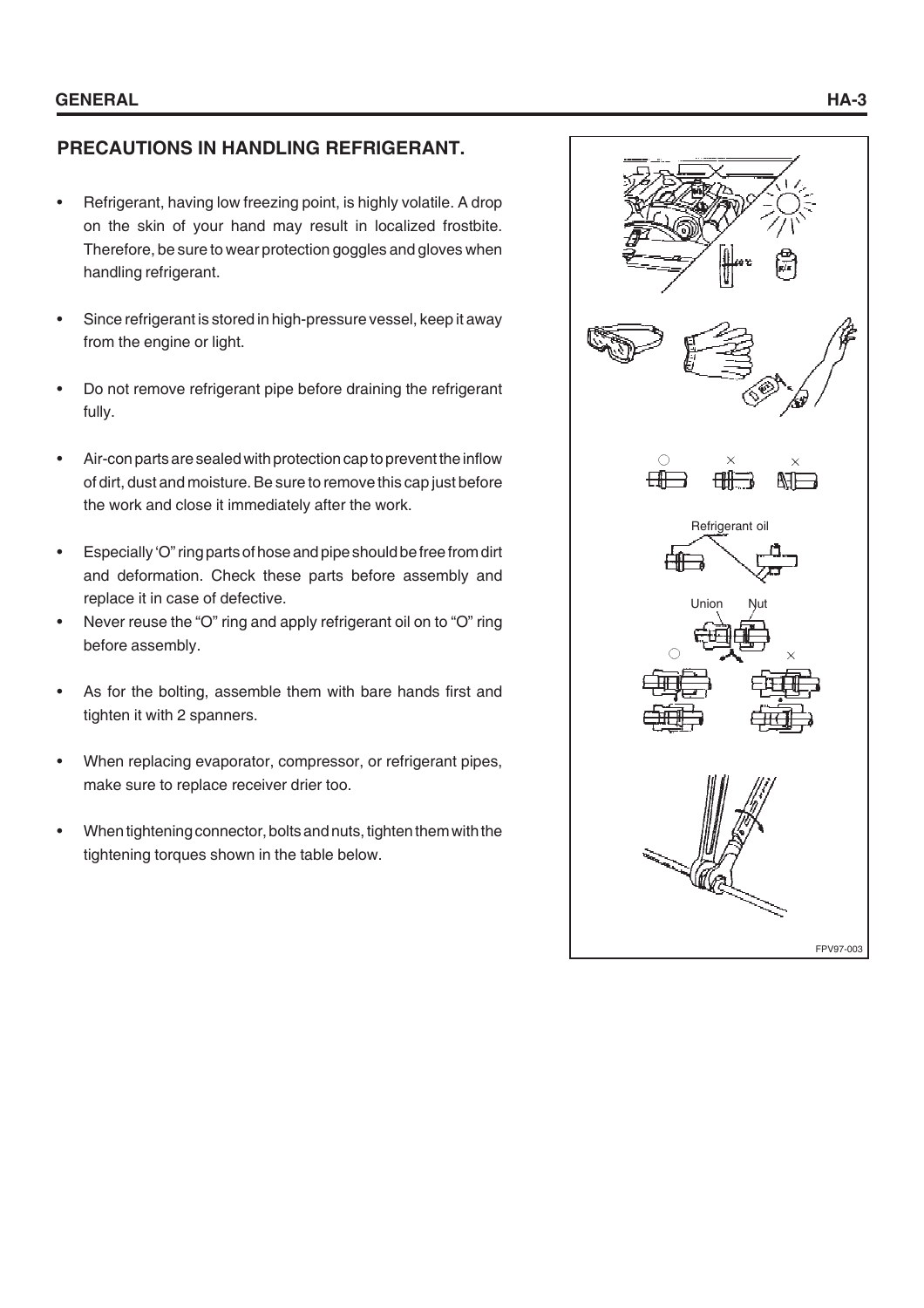# **HA-4 HEATER AND AIR CONDITIONER**

# **TIGHTENING TORQUE**

Unit : kg/cm²G

|                 |             |             | Bolt, Nut   | Flange bolt/Nut |             |  |  |
|-----------------|-------------|-------------|-------------|-----------------|-------------|--|--|
| Diameter        | Pitch<br>41 |             | 71          |                 |             |  |  |
| M <sub>6</sub>  | 1.0         | $0.4 - 0.6$ | $0.7 - 1.1$ | $0.5 - 0.7$     | $0.8 - 1.2$ |  |  |
| M <sub>8</sub>  | 1.25        | $0.9 - 1.4$ | $1.7 - 2.6$ | $1.0 - 1.5$     | $1.8 - 2.8$ |  |  |
| M <sub>10</sub> | 1.25        | $1.9 - 2.8$ | $3.5 - 5.5$ | $2.1 - 3.1$     | $3.9 - 6.0$ |  |  |

# **TIGHTENING TORQUE**

Unit : kg/cm²G

| <b>Type</b> |             | Diameter<br>Items | 5/16(0)     | 3/8            | 1/2(12)     | 5/8(16)     | 3/4(19)     |
|-------------|-------------|-------------------|-------------|----------------|-------------|-------------|-------------|
| Swival nut  |             | Torque            |             | $1.2 - 1.5$    | $2.0 - 2.5$ | $3.0 - 3.5$ | $3.5 - 4.0$ |
| Joint       | Body side   | Torque            | $0.4 - 0.6$ |                | $1.0 - 1.5$ |             |             |
| Flange      | Engine side | Torque            |             |                |             | $2.0 - 3.0$ |             |
| <b>Bolt</b> |             | M <sub>6</sub>    |             | M <sub>8</sub> |             |             |             |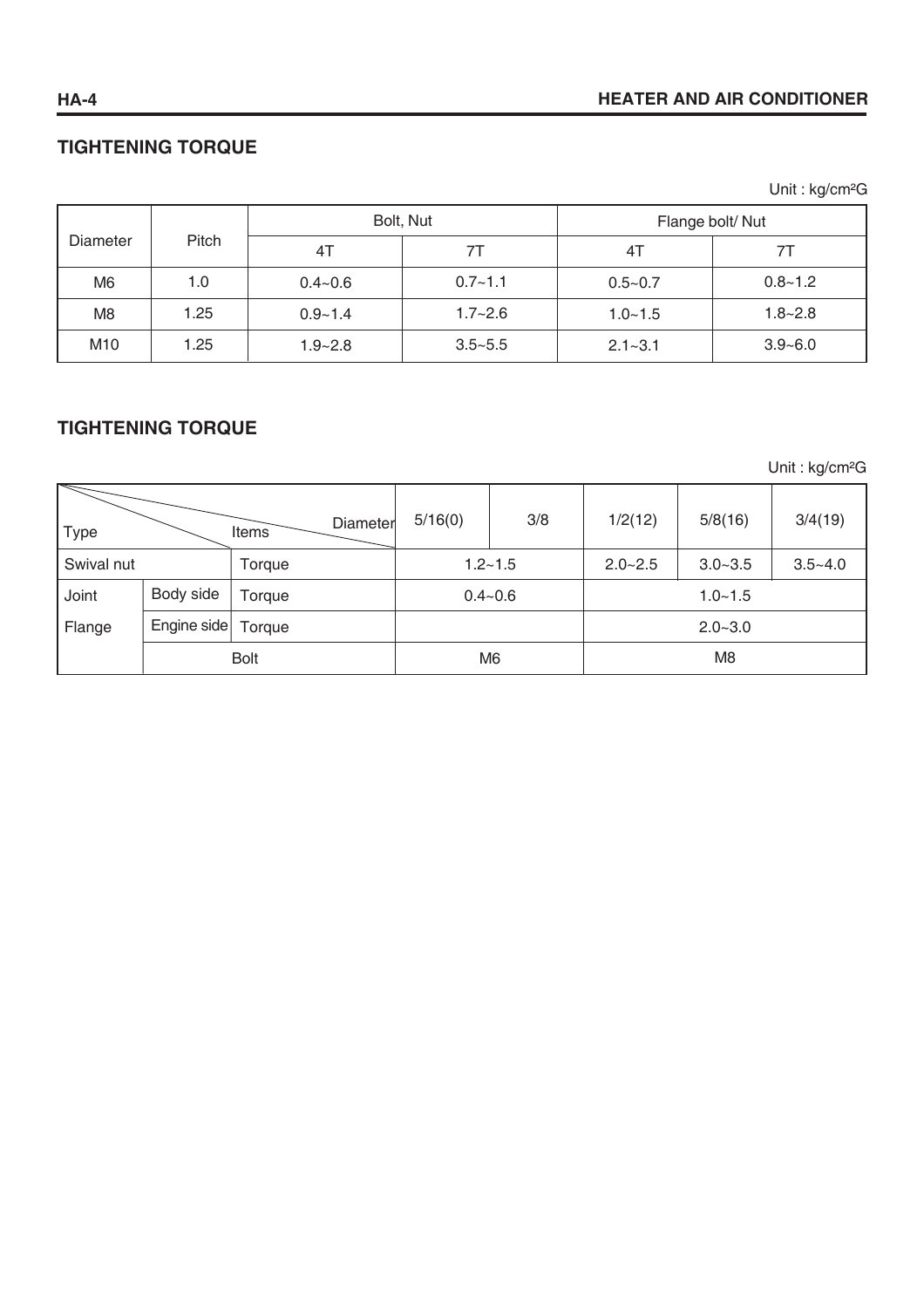# **HEATER AND VENTILATION SYSTEM OPERATION OVERVIEW**

Ventilation outlets are defroster, heating floor and cooling vents on the whole as shown in the figure. In case of bi-level and mix mode, blower and temperature are controlled properly and blown through these ventilation outlets for amicable climate control.



# **VENT**

- 1. This mode is mainly used in air-con operation and interior air ventilation.
- 2. Blower is coming from vent register grille and it can be directed any where easily by adjusting the louver angle.
- 3. Fresh outside air, recirculation of inside air, temperature, airflow can be controlled arbitrarily. However recirculation of inside air mode is used for the quick cooling and fresh outside air mode is chosen otherwise.

# **FLOOR**

- 1. This mode is mainly used in heating.
- 2. Blower is directed outside the seat through the floor duct inside the car, and small quantity of air is directed toward windshield glass.
- 3. Fresh outside air, recirculation of interior air, temperature, airflow can be controlled arbitrarily. However, fresh outside air is used mainly.

# **BI-LEVEL (IT IS DISTINGUISHED INTO COOLING RANGE AND HEATING RANGE)**

- 1. This mode is mainly used for the combined use of cooling and heating in spring or fall.
- 2. Blower is directed through floor duct, vent register grille and defroster (in case of heating range).
- 3. Though air intake, temperature and blower are arbitrarily chosen, as for the temperature, middle range is usually selected.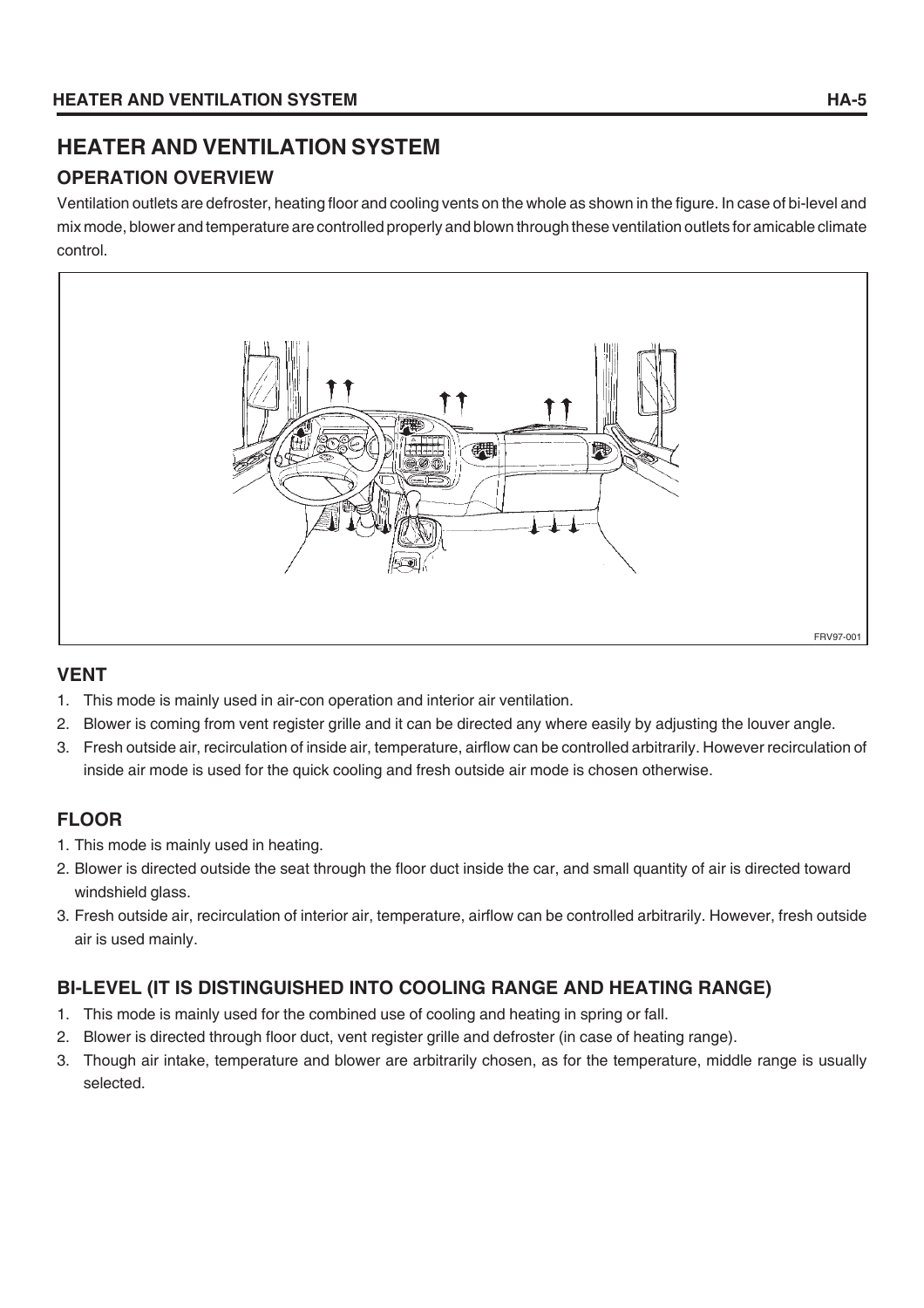## **MIX**

- 1. This mode is mainly used to do heating and defrosting the front windshield at the same time.
- 2. Air is blown from floor duct and front windshield glass (defroster) outlet at the same time.
- 3. Fresh outside air mode is selected and temperature and blower is arbitrarily controlled. As for the temperature warming (red zone) is usually selected.

# **DEFROSTER**

- 1. This mode mainly used to defrost front windshield glass.
- 2. Air is blown from front windshield glass outlet.
- 3. Fresh outside air mode is selected and temperature and blower is arbitrarily controlled.

#### **RECIRCULATION / FRESH**

- 1. When recirculation is selected, air inside the vehicle recirculates. This mode is mainly used for quick cooling.
- 2. When fresh outside air mode is selected, fresh outside air is flown inside to ventilate.

# **TEMPERATURE CONTROL**

As for the temperature control of the air from each outlet, temperature switches and buttons are properly selected to control the temperature. Temperature control switch is dial type, and dial is distinguished into heating (red color) and cooling (blue color). If the temperature control dial is set blue color range, air-mix door shuts airflow to heater core and cold air passing evaporator is directly blown. If it is set at the red color range, air-mix door opens and heated air is blown passing heater core. If the dial is set at in-between of red and blue, air mix door is located at the center of the passage to control and mix the cold air and hot air.

# **BLOWER CONTROL**

Blower control is selected by controlling blower button in the control.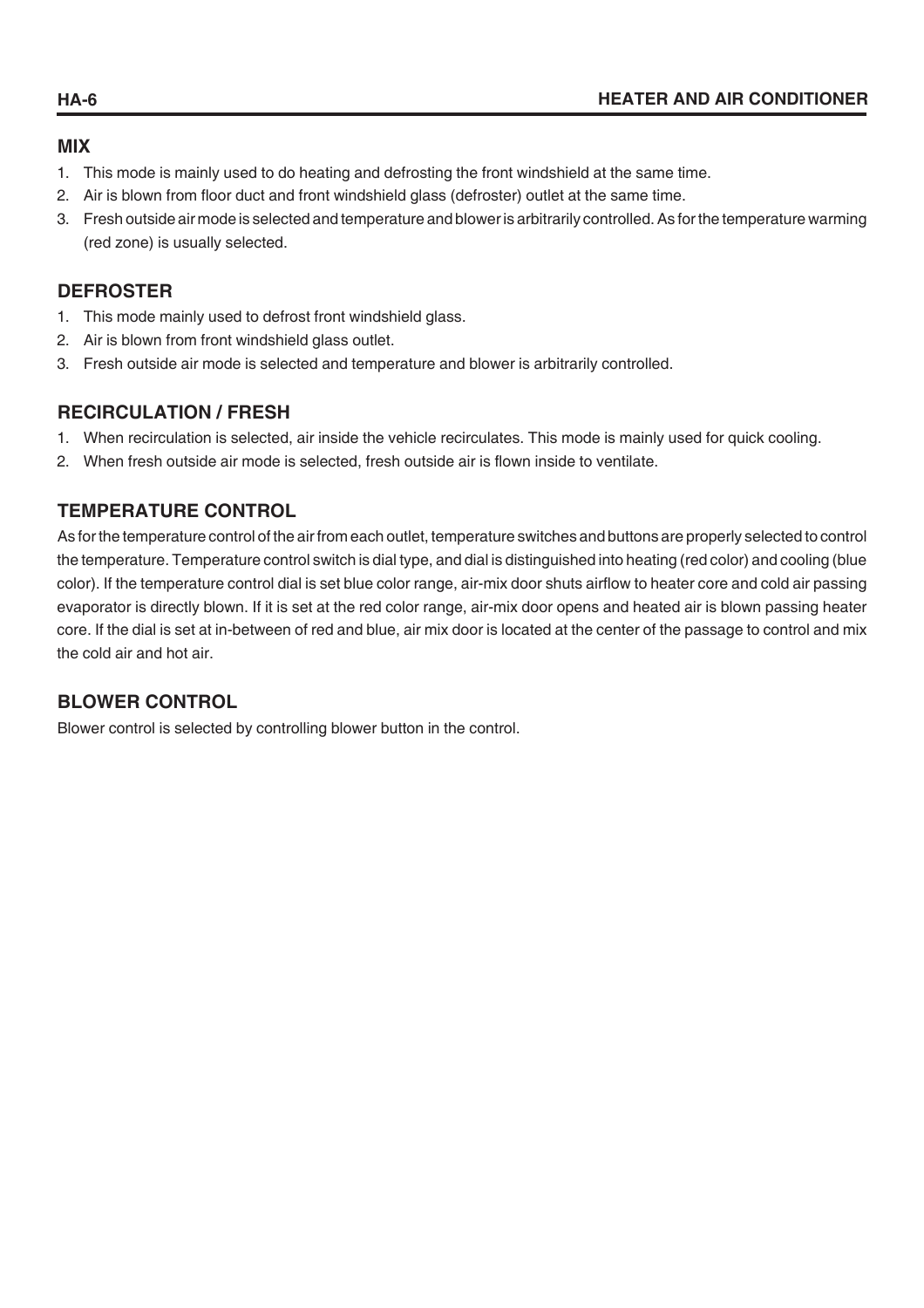# **STRUCTURE AND OPERATION OF AIR-CON AND HEATER.**

Air passed the evaporator is divided into the air to heater core and the air to elsewhere.

So this different air is mixed right before the outlet and sent to the outlet. Temperature is controlled by the air quantity by the air mix damper. In other words, warm air and cold air are mixed properly. So temperature can be controlled continuously from cooling to heating along with demoisturization. Since this is mixing control of warm and cold air, it is called air-mixing type.

# **AIR-CON OPERATION.**

When air-con switch is turned on, compressor operates cycling by repeating on and off by the evaporator pin temperature sensor, which is to prevent evaporator core freezing. Air-con operates only when blower operates first.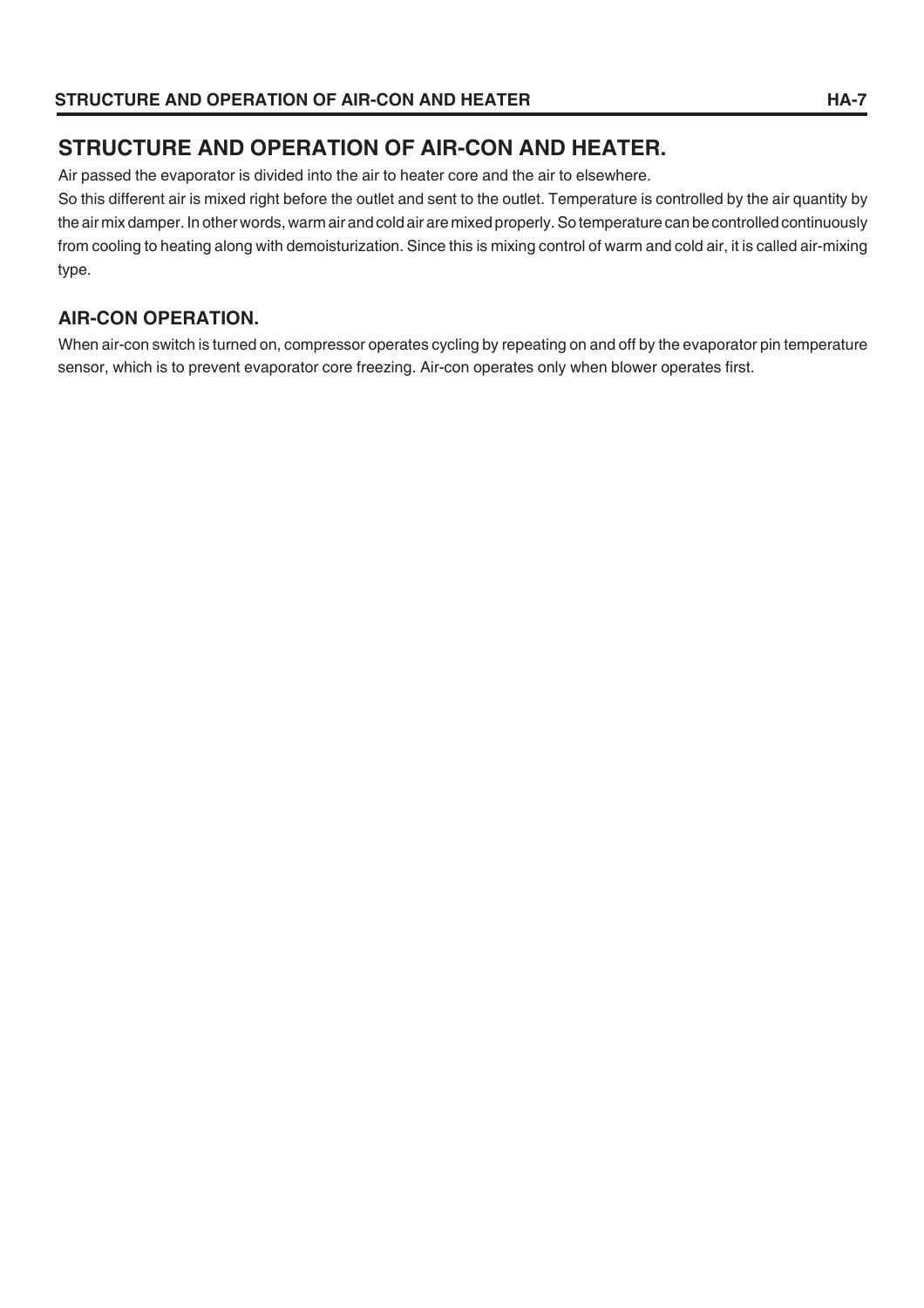# **SPECIFICATIONS**

| Items           |                                     | Specifications                  | <b>Remarks</b> |  |  |  |  |
|-----------------|-------------------------------------|---------------------------------|----------------|--|--|--|--|
|                 | Heating capacity<br>5000±10% kcal/h |                                 |                |  |  |  |  |
|                 | Flow capacity                       | 500±10% m <sup>3</sup> /h       |                |  |  |  |  |
| Heater          | Power consumption                   | 240±10% W                       |                |  |  |  |  |
|                 | Blower rev.                         | 3100±10% rpm                    |                |  |  |  |  |
|                 | Blower control step                 | 4step(RESISTER)                 |                |  |  |  |  |
|                 | Cooling capacity                    | 4700±10% kcal/h                 |                |  |  |  |  |
| Air             | Flow capacity                       | 500±10% m <sup>3</sup> /h       |                |  |  |  |  |
| Conditioner     | Power consumption                   | 240±10% W                       |                |  |  |  |  |
|                 | Blower rev.                         |                                 |                |  |  |  |  |
|                 | Blower control step                 | 4step(RESISTER)                 |                |  |  |  |  |
|                 | Heater care                         | <b>Copper and Brass</b>         |                |  |  |  |  |
|                 | <b>Blower motor</b>                 | O.D. Ø76                        |                |  |  |  |  |
|                 | Compressor                          | HS-17 1700cc DC24V              |                |  |  |  |  |
|                 | Evaporator                          | Laminated tank                  |                |  |  |  |  |
|                 | Condenser                           | Super compact condenser         |                |  |  |  |  |
| Compo-<br>nents | Condenser fan                       | 2000±10% m <sup>3</sup> /h, 24V |                |  |  |  |  |
|                 | Safety system                       | High/Low pressure switch, Fuse  |                |  |  |  |  |
|                 |                                     | Coolant temperature switch      |                |  |  |  |  |
|                 | Refrigerant                         | (R-12) about 650g               |                |  |  |  |  |
|                 |                                     | (R134a) about 650g              |                |  |  |  |  |
|                 | Receiver drier                      | Aeperated Drier and Sight glass |                |  |  |  |  |
|                 |                                     | Capacity: 250 cc                |                |  |  |  |  |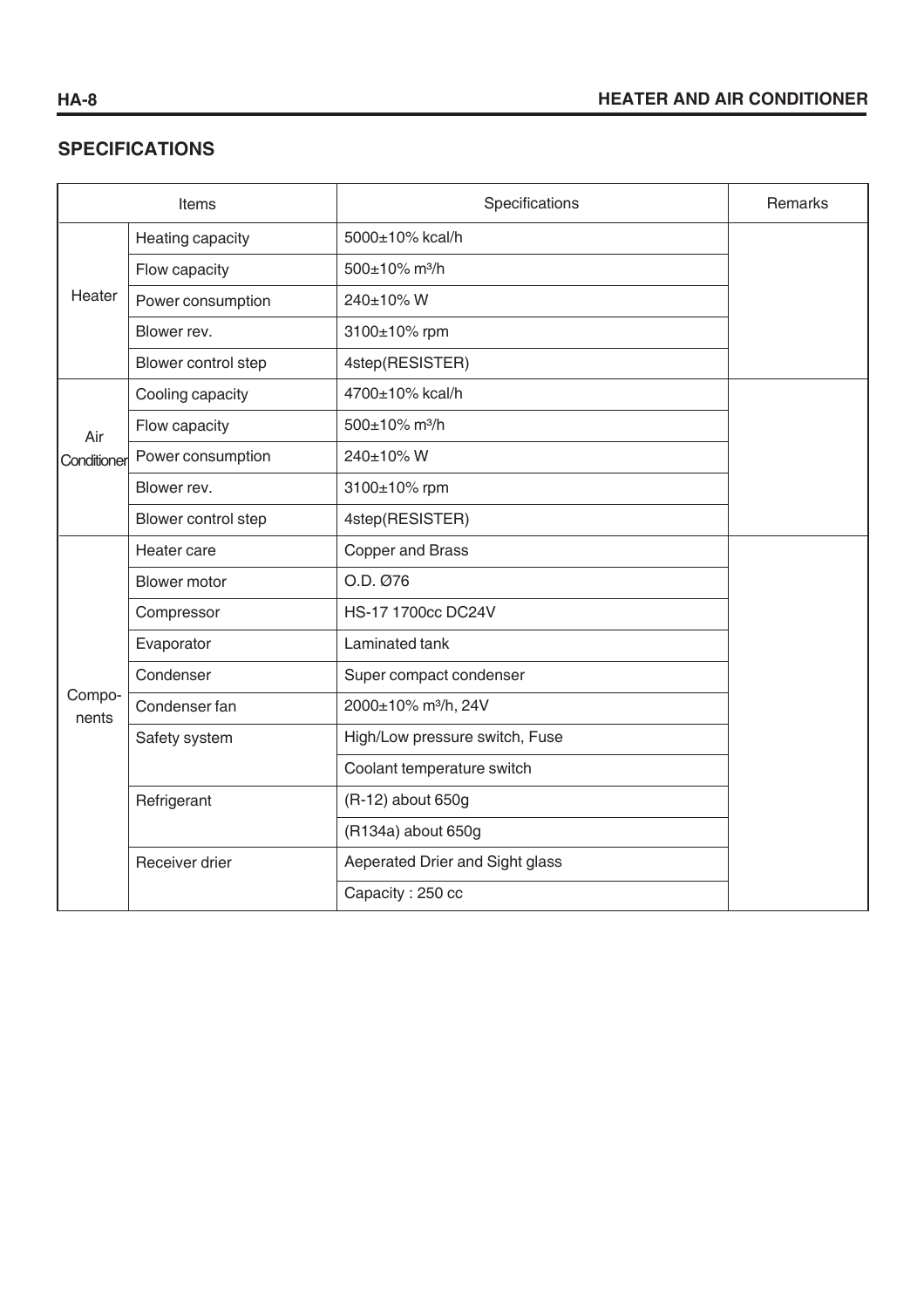# **MAIN COMPONENTS**

# **HEATER UNIT ASSEMBLY**

It is assembled at the center of vehicle inside instrument panel, whose housing is made of plastic case. And it consists of heater core, in which engine coolant flows through the fascia, and mode door, which controls airflow, and temperature door, which controls temperature. Heater coolant temperature sensor is installed at the lower side of heater core, which senses engine coolant temperature flowing inside heater core.

# **EVAPORATOR UNIT**

Evaporator unit is installed at the right side of heater assembly, whose housing is made of plastic case. It consists of evaporator core and thermal expansion valve. Evaporator core evaporates refrigerant flown into case and thermal expansion valve expands liquid refrigerant. And evaporator core pin sensor is inserted between core pins to prevent the evaporator core freezing.

#### **NOTE**

- **Do not adjust the thermal expansion valve since it is set to optimal performance when delivered. It may cause a deterioration of cooling performance.**
- **Do not change the insertion point of evaporator core pin. It may cause the bad influence on the air-con system.**

# **BLOWER UNIT**

Its housing is made of plastic case. Ii consists of blower motor and wheels. Besides, there are conversion door between circulation and fresh air inside modes, which is operated by electrically driven motor, and outside air temperature sensor, which senses outside air temperature. Besides, HI blower relay is installed for air-con.

# **COMPRESSOR**

Air-con is installed onto the engine, which intakes and compresses air-con refrigerant to recirculate the refrigerant. Magnetic clutch operates and connected to engine pulley and belts by air-con switch operation

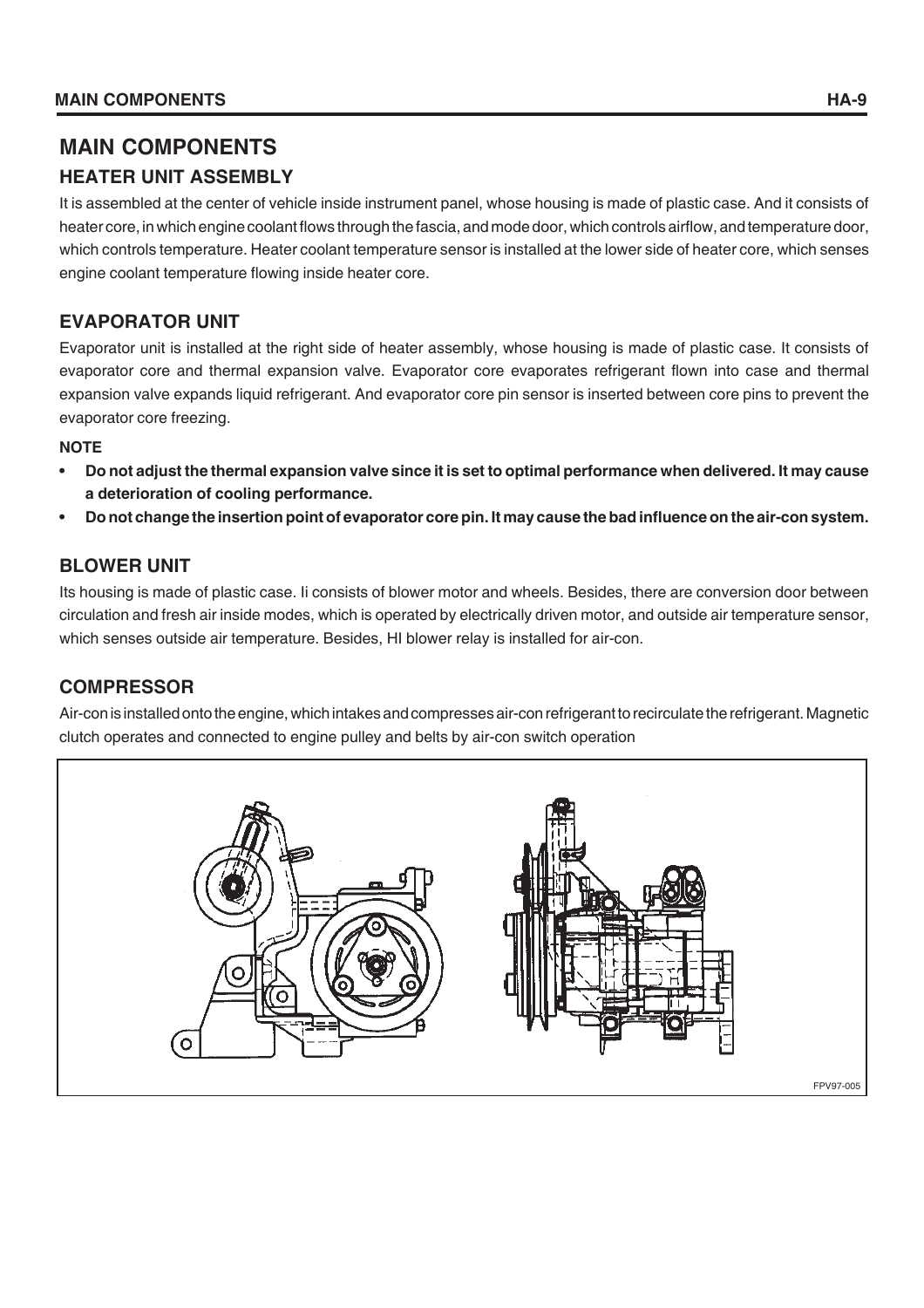# **HA-10 HEATER AND AIR CONDITIONER**



## **CONDENSER**

It is installed at the front of radiator, whose function is to compress the refrigerant after receiving from compressor. And it is made of aluminum for the efficiency improvement and weight reduction.

# **NOTE**

**• Since it is made of aluminum, be careful not to damage and tear fins in handling.**

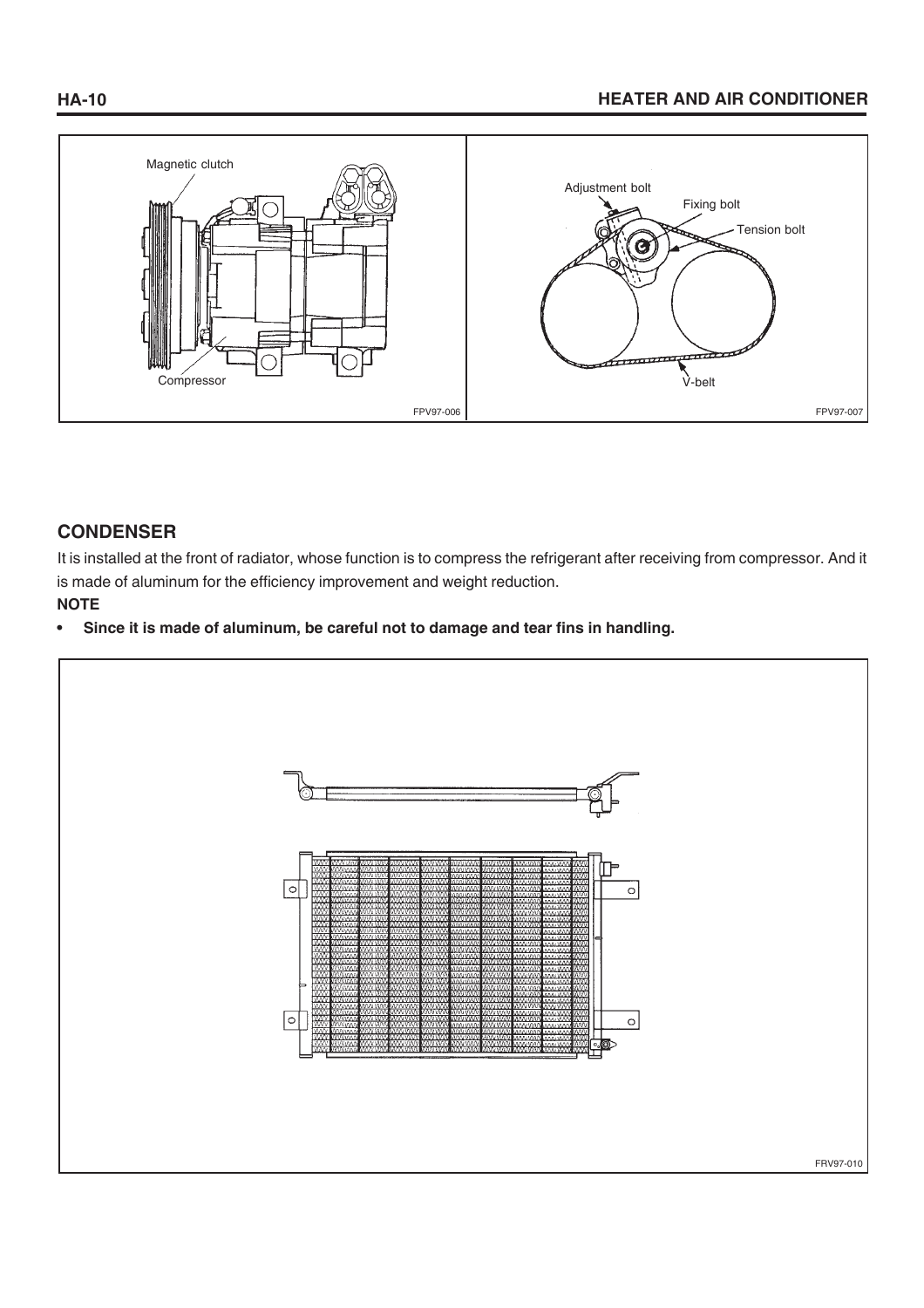## **RECEIVER DRIER**

It filters dirt and moisture in the refrigerant, which recirculating air-con system, stores refrigerant temporarily before refrigerant flows into evaporator. It is installed between condenser and expansion valve. Besides, receiver tank consists of Hi-low pressure switch, which shuts the system automatically in abnormally high or low pressure, and sight glasses, in which we can check refrigerant filling and pressure outlet, which prevents high pressure in temperature increase.



#### **High-pressure switch operation diagram**



#### **NOTE**

**• Since receiver tank inlet and outlet are distinguished, assemble it between tube and liquid by checking in and out marked on the label.**

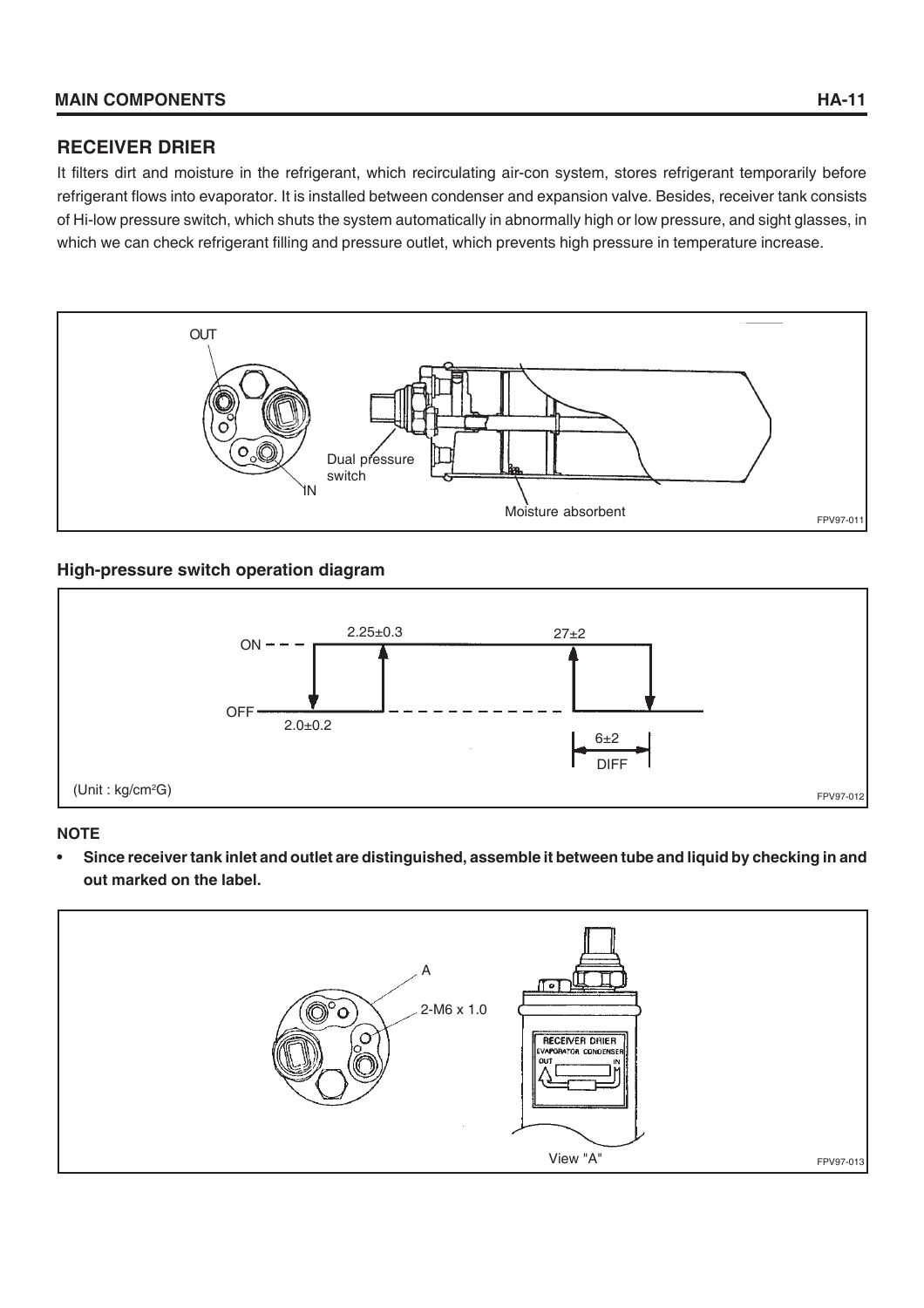# **RELAY**

#### **Blower off relay, Hi**

1. Blower off relay As a relay to supply power to blower fan motor, it is installed to blower unit case.

# **Compressor relay, condenser fan relay**

1. Compressor relay

## **Mode actuator**

Installed to the front heater unit, it controls 5**th mode control from vent to defroster by selecting mode switch.**

|                        | ပ<br>DRIVING<br>MOTOR |                | Б<br>b<br>ø<br>o | p3P2P8P7P8P5P4<br>b<br>ЪI<br>l Pi<br>ø | ò<br>lъ<br>o<br>í۵ |                |      |                |
|------------------------|-----------------------|----------------|------------------|----------------------------------------|--------------------|----------------|------|----------------|
| <b>LEAD WIRE NO</b>    | P <sub>1</sub>        | P <sub>2</sub> | P <sub>3</sub>   | P <sub>4</sub>                         | P <sub>5</sub>     | P <sub>6</sub> | P7   | P <sub>8</sub> |
| <b>LEAD WIRE COLOR</b> |                       | B              | L/G              | Υ                                      | B/D                | B/W            | B/Y  | G/W            |
| <b>MODE</b>            |                       | M-             | M+               | <b>DEF</b>                             | D/F                | <b>FOOT</b>    | BI-L | <b>VENT</b>    |
|                        |                       |                |                  |                                        |                    |                |      | FPV97-018-1    |

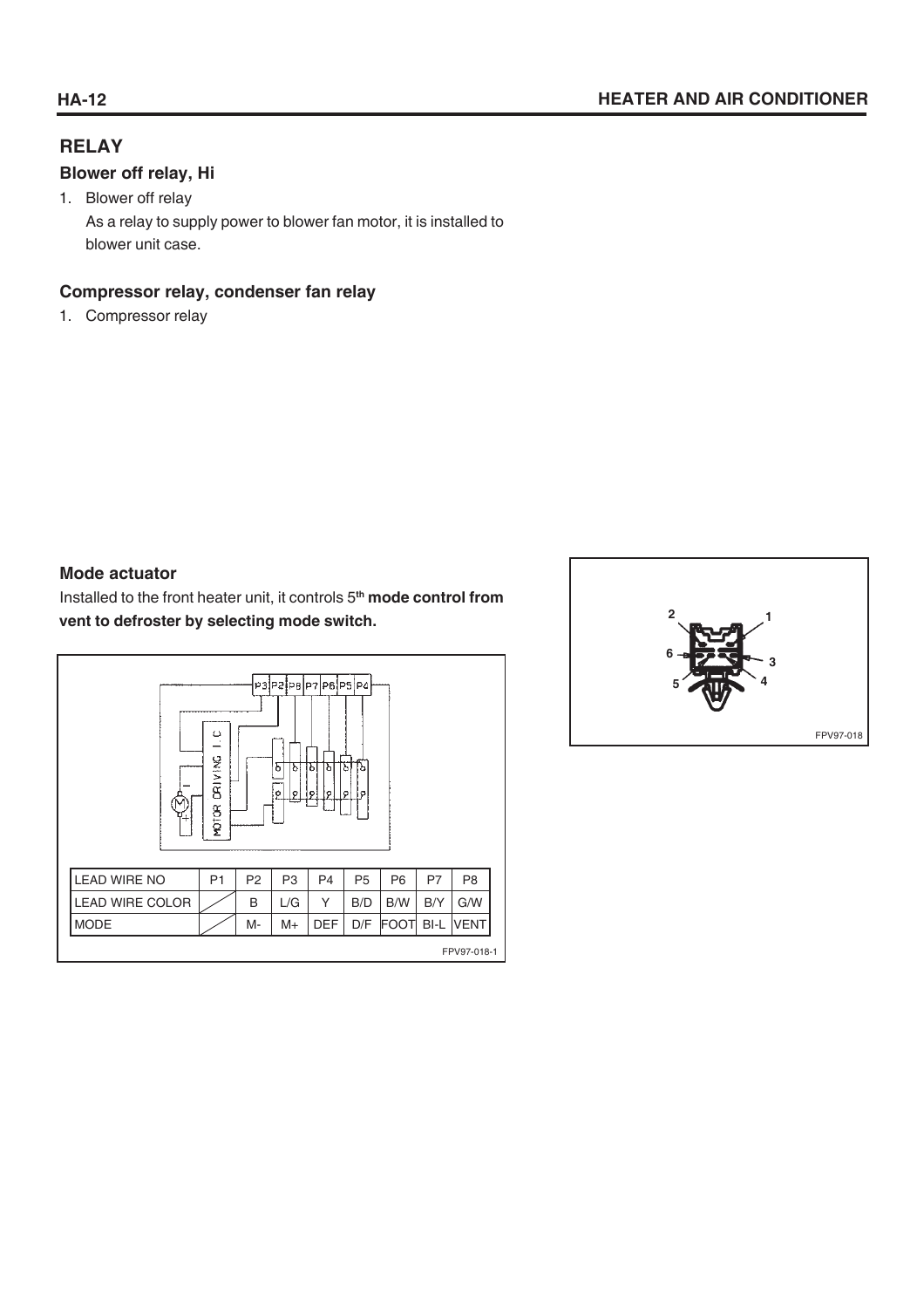#### **Fresh air and recirculation actuator**

Installed to the right side of blower unit, it operates damper to select air intake (Fresh air, recirculation) by operating heater control push button.



|   | <b>INPUT</b> | <b>OUTPUT</b>        |
|---|--------------|----------------------|
| а |              | <b>POSITION</b>      |
|   |              | <b>FRESH</b>         |
|   |              | <b>RECIRCULATION</b> |

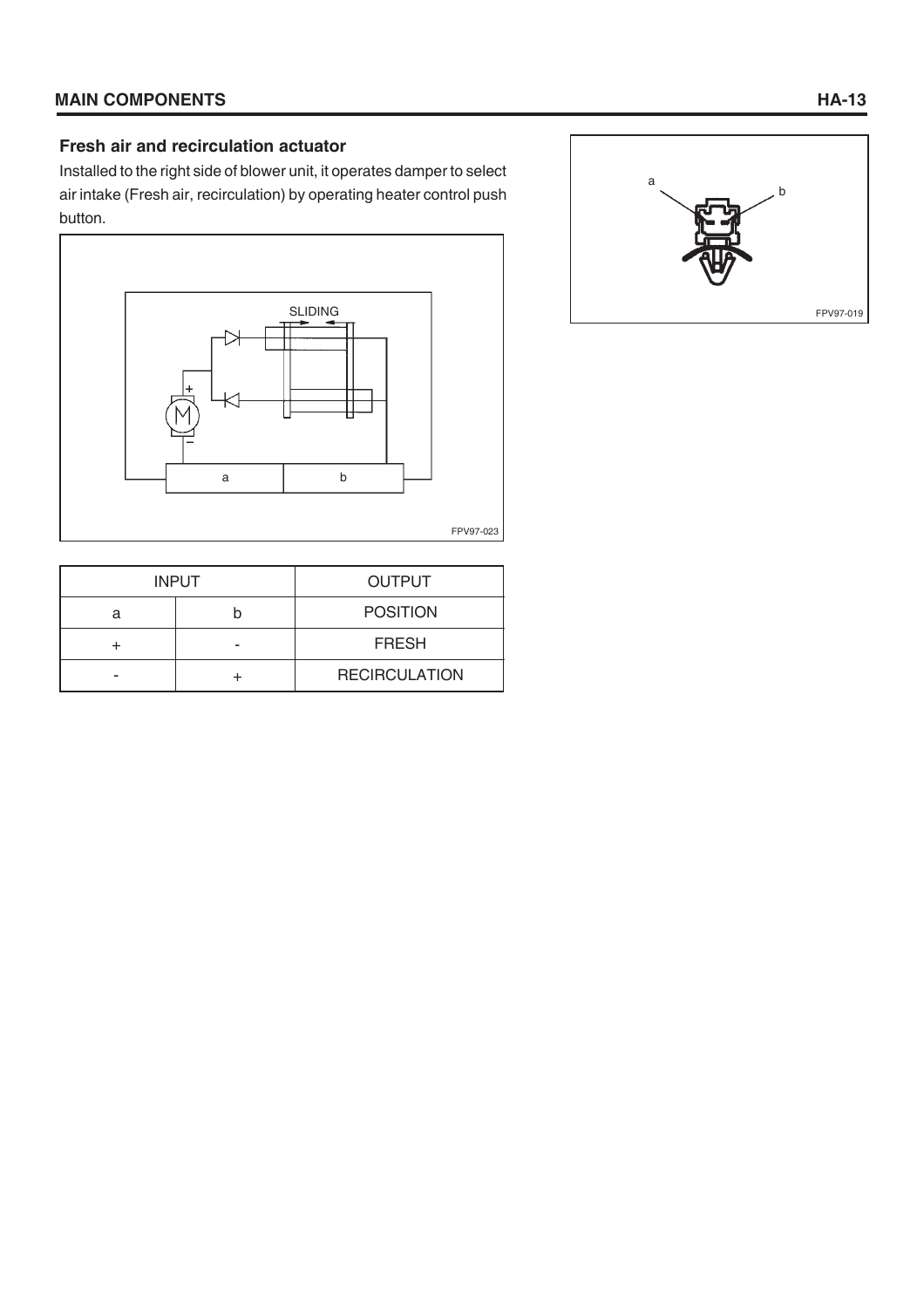# **HEATER CONTROLLER (MANUAL)**

#### **Rotary and push button type.**

Vent mode selection and switching between fresh outside air and recirculation are decided by damper motor operation, and temperature is controlled by operating air-mix damper by the cable movement with rotary operation, which is installed to the heater unit.

#### **Control structure diagram**



- 1. Control panel
- 2. Housing
- 3. Knob
- 4. Wiring
- 5. Temperature switch
- 6. Mode switch
- 7. Blower switch
- 8. Cable assembly
- 9. Mode control switch(Fresh air, recirculation)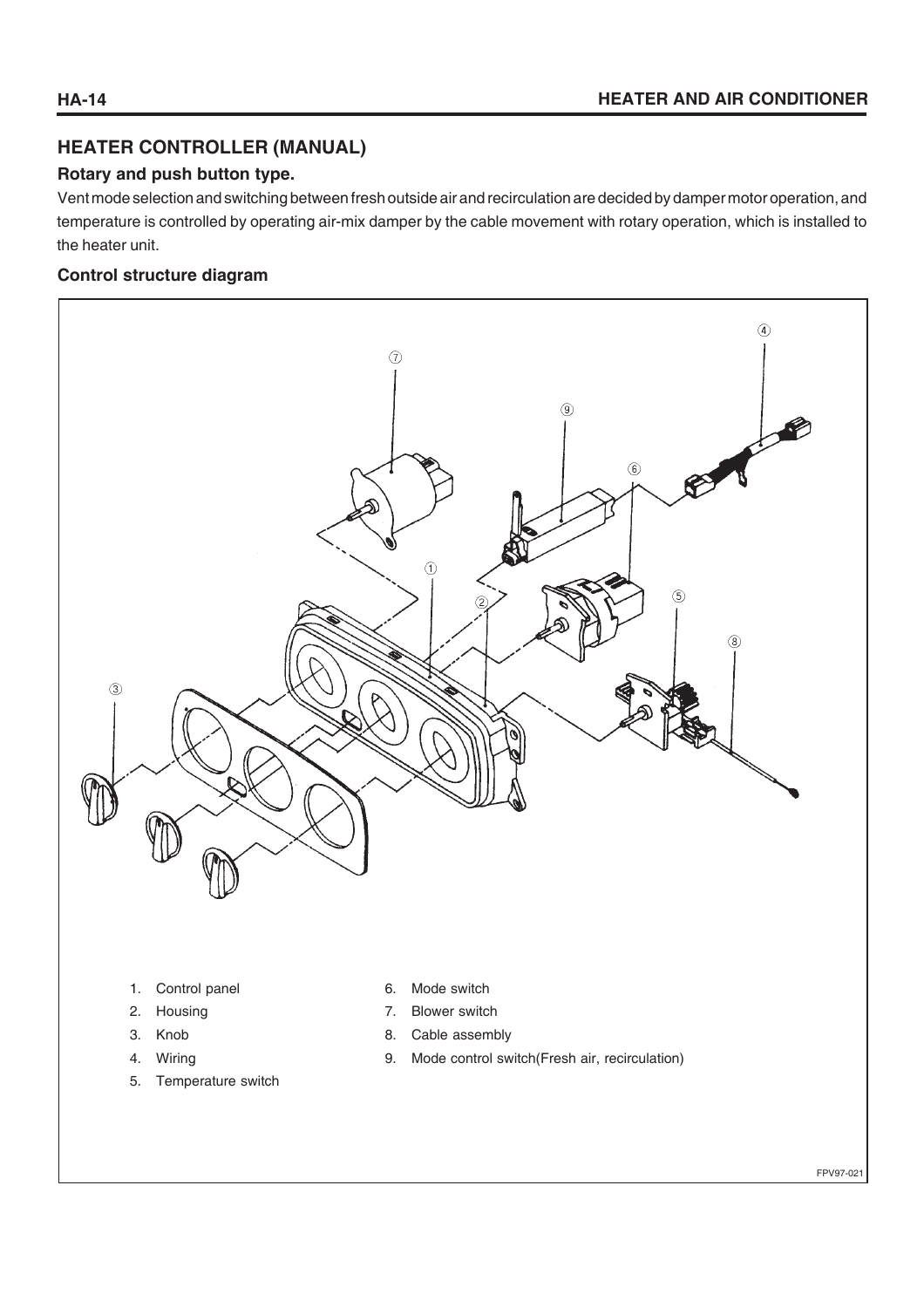# **SWITCHES**

1. Control panel(Front)



#### 2. Control panel(Back)

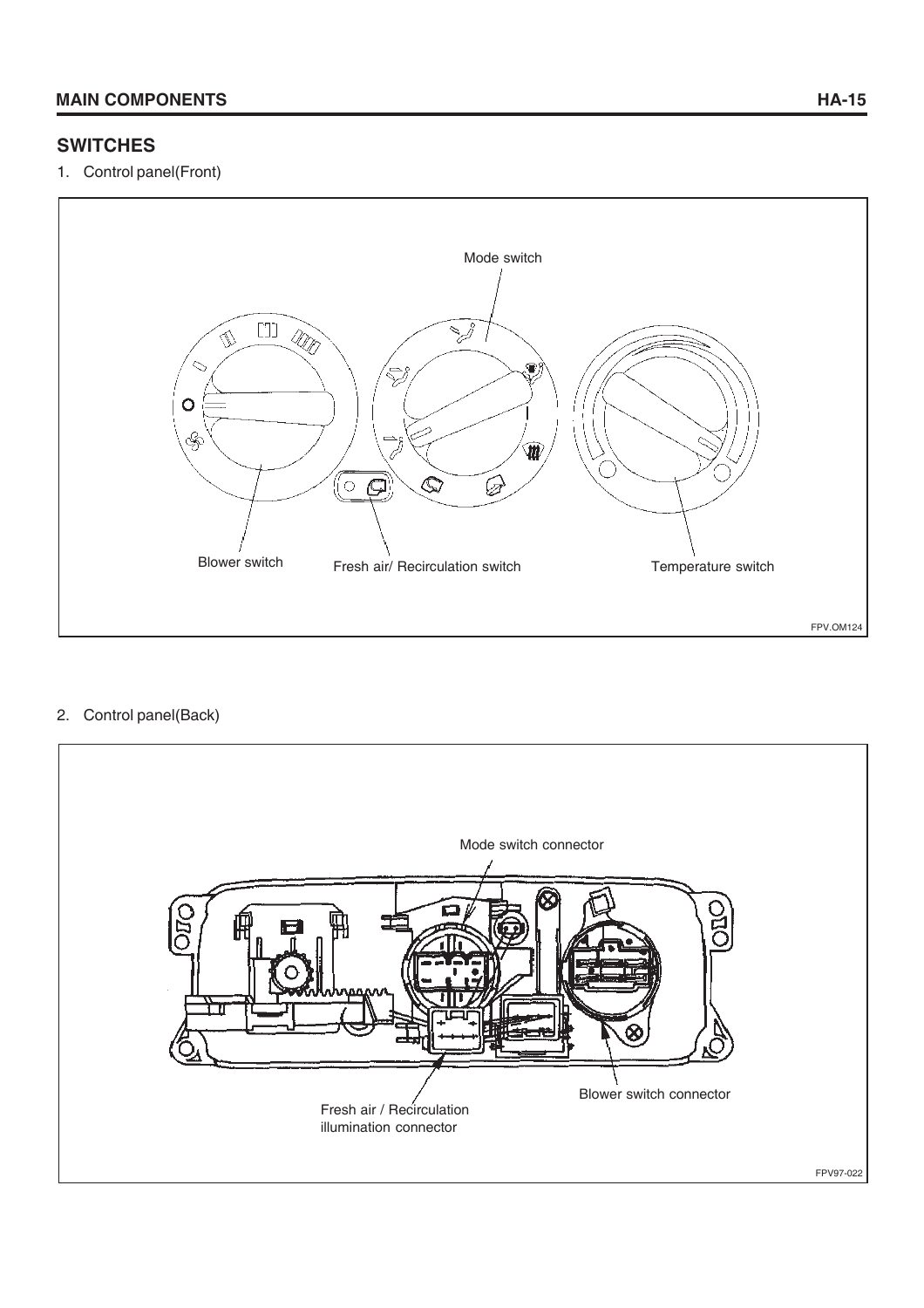#### 3. Blower switch terminal



#### 4. Mode select switch



#### 5. Fresh, recirculation switch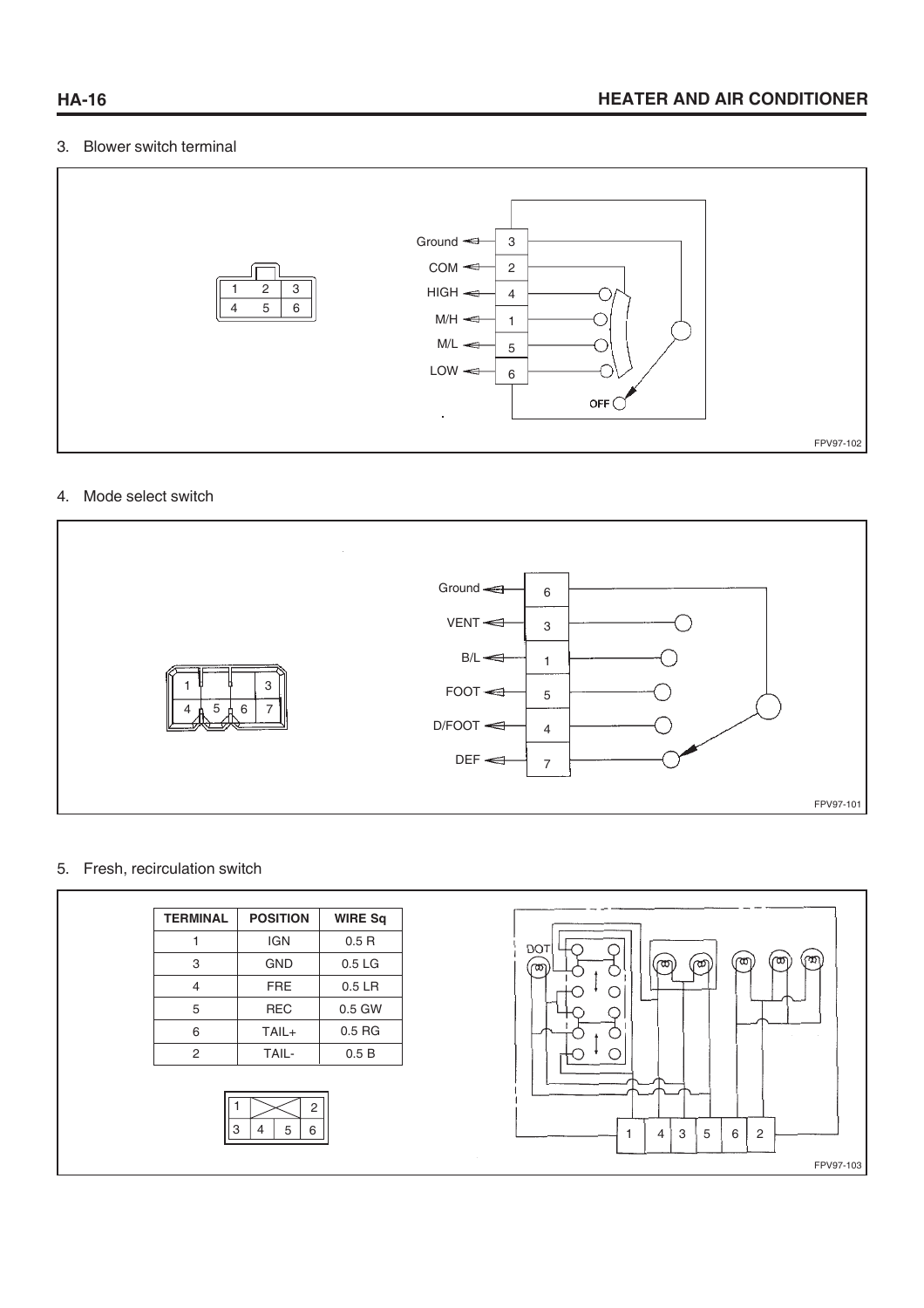# **TROUBLE SHOOTING**

# **MANUAL TYPE**

|                          | Symptoms        |                                 |                |                |                    |  |  |
|--------------------------|-----------------|---------------------------------|----------------|----------------|--------------------|--|--|
|                          | Air-con is not  | Temperature does Blower fan and |                | Vent mode      | Air intake mode is |  |  |
| Check points             | working when    | not drop when                   | motor is not   | selection is   | not controlled     |  |  |
|                          | ignition switch | air-con is working              | rotating       | impossible.    |                    |  |  |
|                          | is on.          |                                 |                |                |                    |  |  |
| Fuse                     | $\mathbf{1}$    |                                 | 1              | 1              | 1                  |  |  |
| Connector                | $\overline{2}$  |                                 | $\overline{2}$ | $\overline{2}$ | 2                  |  |  |
| Refrigerant volume       | 3               | 1                               |                |                |                    |  |  |
| Compressor relay         | 4               | $\overline{4}$                  |                |                |                    |  |  |
| Magnetic clutch          | 5               | 5                               |                |                |                    |  |  |
| Dual pressure switch     | 6               | $\overline{2}$                  |                |                |                    |  |  |
| Air-con switch           | $\overline{7}$  |                                 |                |                |                    |  |  |
| <b>Blower relay</b>      |                 |                                 | 3              |                |                    |  |  |
| Blower motor             |                 |                                 | $\overline{4}$ |                |                    |  |  |
| Switch                   | 8               |                                 | 5              |                |                    |  |  |
| <b>Blower resistance</b> |                 |                                 | 6              |                |                    |  |  |
| Air intake control mode  | 10              |                                 |                |                | 3                  |  |  |
| damper motor             |                 |                                 |                |                |                    |  |  |
| Mode selection damper    | 11              |                                 |                | 3              |                    |  |  |
| motor                    |                 |                                 |                |                |                    |  |  |

Number means the checking points by sequence.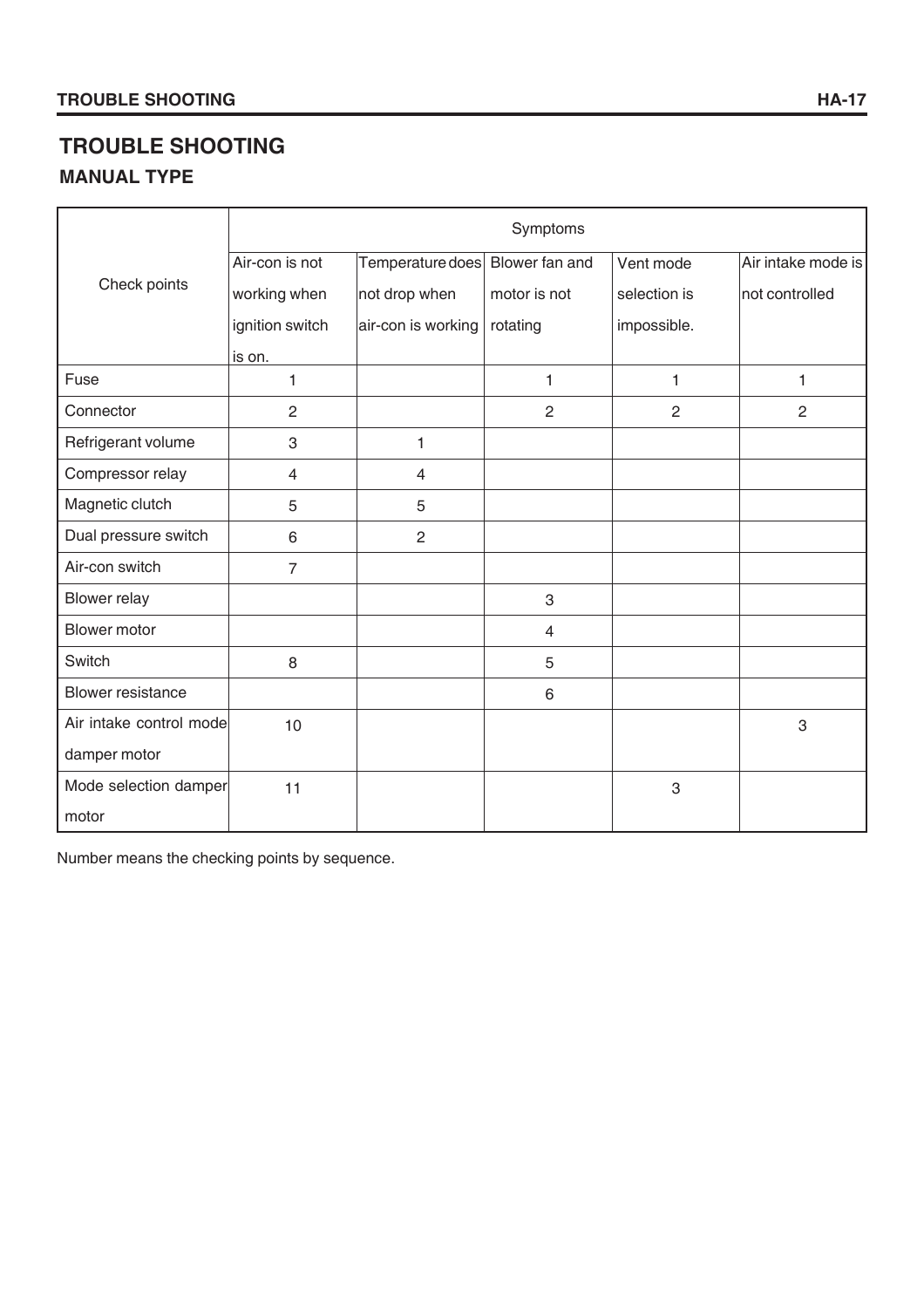| Symptoms                           | Possible causes                                     | Repair                                               |
|------------------------------------|-----------------------------------------------------|------------------------------------------------------|
| Air-con is not working when-       | Fuse blown                                          | Fuse replacement                                     |
| ignition switch is on.             | Harness or connector defective                      | Repair harness or connector                          |
|                                    | Refrigerant leakage or over charging                | Refrigerant refill or repair or leakage or discharge |
|                                    | Compressor relay defective                          | Replacement                                          |
|                                    | Magnetic relay defective                            | Amateur plate, rotor or clutch oil                   |
|                                    |                                                     | replacement                                          |
|                                    | Dual pressure switch defective                      | Replacement                                          |
|                                    | Front air-con switch defective                      | Replacement                                          |
|                                    | Front blower switch defective                       | Replacement                                          |
| Temperature does not drop when-    | Refrigerant leakage                                 | Refrigerant refill or repair leakage points          |
| air-con is working                 | Dual pressure switch defective                      | Replacement                                          |
|                                    | Compressor relay defective                          | Replacement                                          |
|                                    | Magnetic clutch defective                           | Replacement                                          |
| Blower fan and motor is not        | Fuse blown                                          | Replacement                                          |
| rotating                           | Harness or connector defective                      | Replacement                                          |
|                                    | Blower motor relay defective                        | Replacement                                          |
|                                    | Front blower motor defective                        | Replacement                                          |
|                                    | Front blower switch defective                       | Replacement                                          |
|                                    | Blower resistance defective                         | Replacement                                          |
| Vent mode selection is             | Fuse blown                                          | Replacement                                          |
| impossible.                        | Harness or connector defective                      | Replacement                                          |
|                                    | Mode selection damper motor defective               | Replacement                                          |
| Air intake mode is not controlled- | Fuse blown                                          | Replacement                                          |
| (Fresh air and recirculation)      | Harness or connector defective                      | Replacement                                          |
|                                    | Airintakemodeswitchdampermotordefective Replacement |                                                      |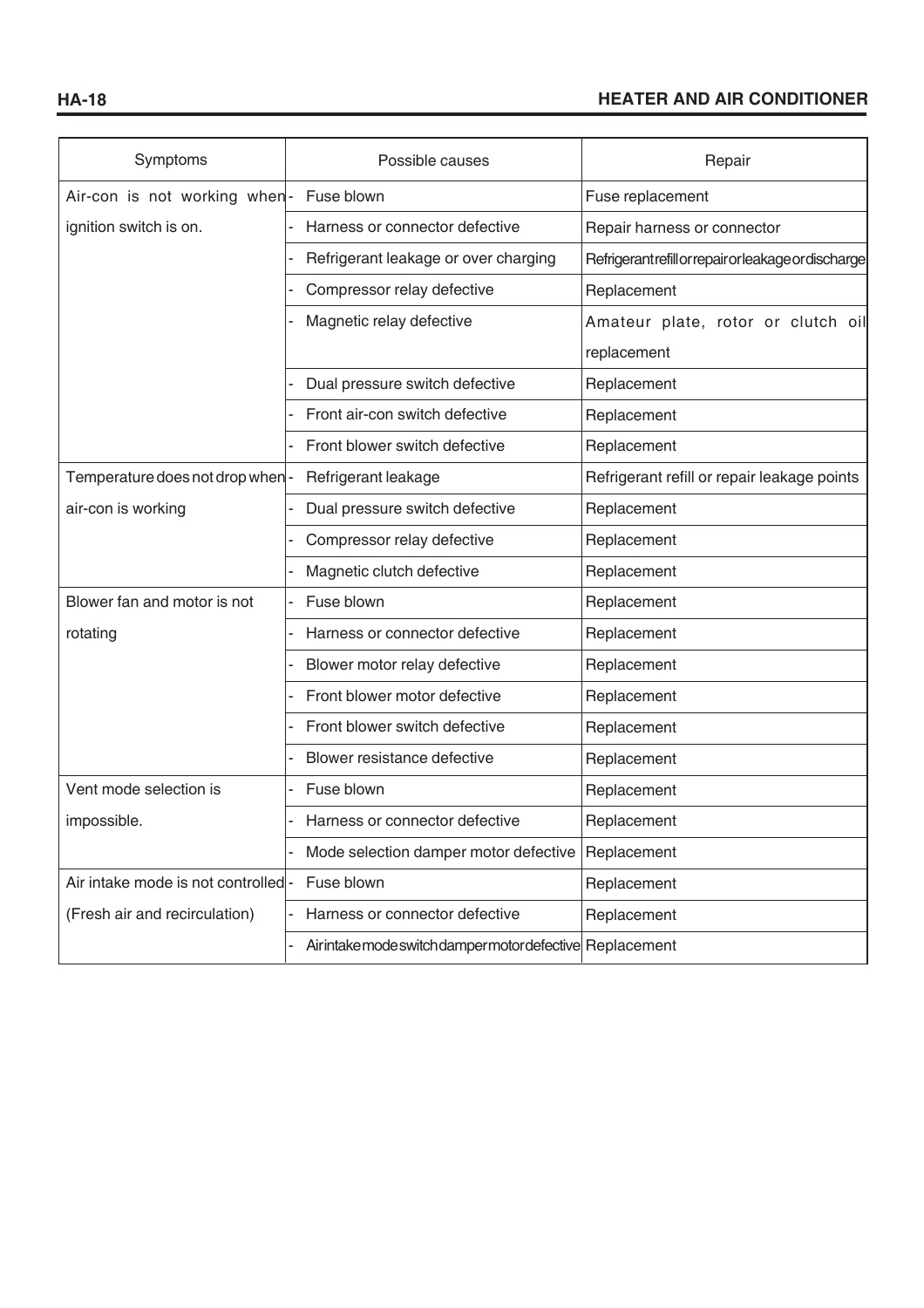# **FAULT DIAGNOSTIC TABLE**

| Check points                                                      | Fuse          | Air-con control unit | Wiring        | <b>Heater link</b> | Blower relay  | Register      | Blower motor  | Compressor relay | Magnetic clutch | Air intake damper actuator<br>(Fresh air outside, recircula<br>recirculation) | Vent mode damper actuator | Dual pressure switch | Condenser fan motor | Refrigerant volume |
|-------------------------------------------------------------------|---------------|----------------------|---------------|--------------------|---------------|---------------|---------------|------------------|-----------------|-------------------------------------------------------------------------------|---------------------------|----------------------|---------------------|--------------------|
| Symptoms                                                          |               |                      |               |                    |               |               |               |                  |                 |                                                                               |                           |                      |                     |                    |
| Air-con is not working when<br>ignition switch is on.             | $\odot$       | (2)                  | $\circled{3}$ |                    |               |               |               | $\circled{4}$    | $\circledS$     |                                                                               |                           | $\circled{6}$        |                     | $\circled{1}$      |
| Inside temperature is not<br>going up<br>(Warm air is not coming) |               | $\circled{1}$        | $\circled{3}$ | $\circled{2}$      |               |               |               |                  |                 |                                                                               |                           |                      |                     |                    |
| Inside temperature does not<br>drop (Cold air is not coming)      |               | $\circled{5}$        | $\circled{6}$ |                    |               |               |               | $\circled{2}$    | $\circled{3}$   |                                                                               |                           |                      | $\circled{4}$       | $\odot$            |
| Blower motor is not rotating                                      | $\odot$       | $\circled{6}$        | $\circled{5}$ |                    | $\circled{4}$ | $\circled{3}$ | $\circled{2}$ |                  |                 |                                                                               |                           |                      |                     |                    |
| Blower motor does not stop.                                       |               | $\circled{3}$        | $\circled{2}$ |                    |               | $\odot$       |               |                  |                 |                                                                               |                           |                      |                     |                    |
| Air intake mode is not<br>controlled                              |               | $\circled{3}$        | $\circled{2}$ |                    |               |               |               |                  |                 | $^{\circledR}$                                                                |                           |                      |                     |                    |
| Vent mode damper is not<br>working                                |               | $\circled{3}$        | (2)           |                    |               |               |               |                  |                 |                                                                               | $\odot$                   |                      |                     |                    |
| Condenser fan is not<br>working                                   | $\circled{1}$ | $\circled{4}$        | $\circled{3}$ |                    |               |               |               |                  |                 |                                                                               |                           |                      | $\circled{2}$       |                    |

 $\%$  "O" represents the parts which needs repair, and the number means the priority number.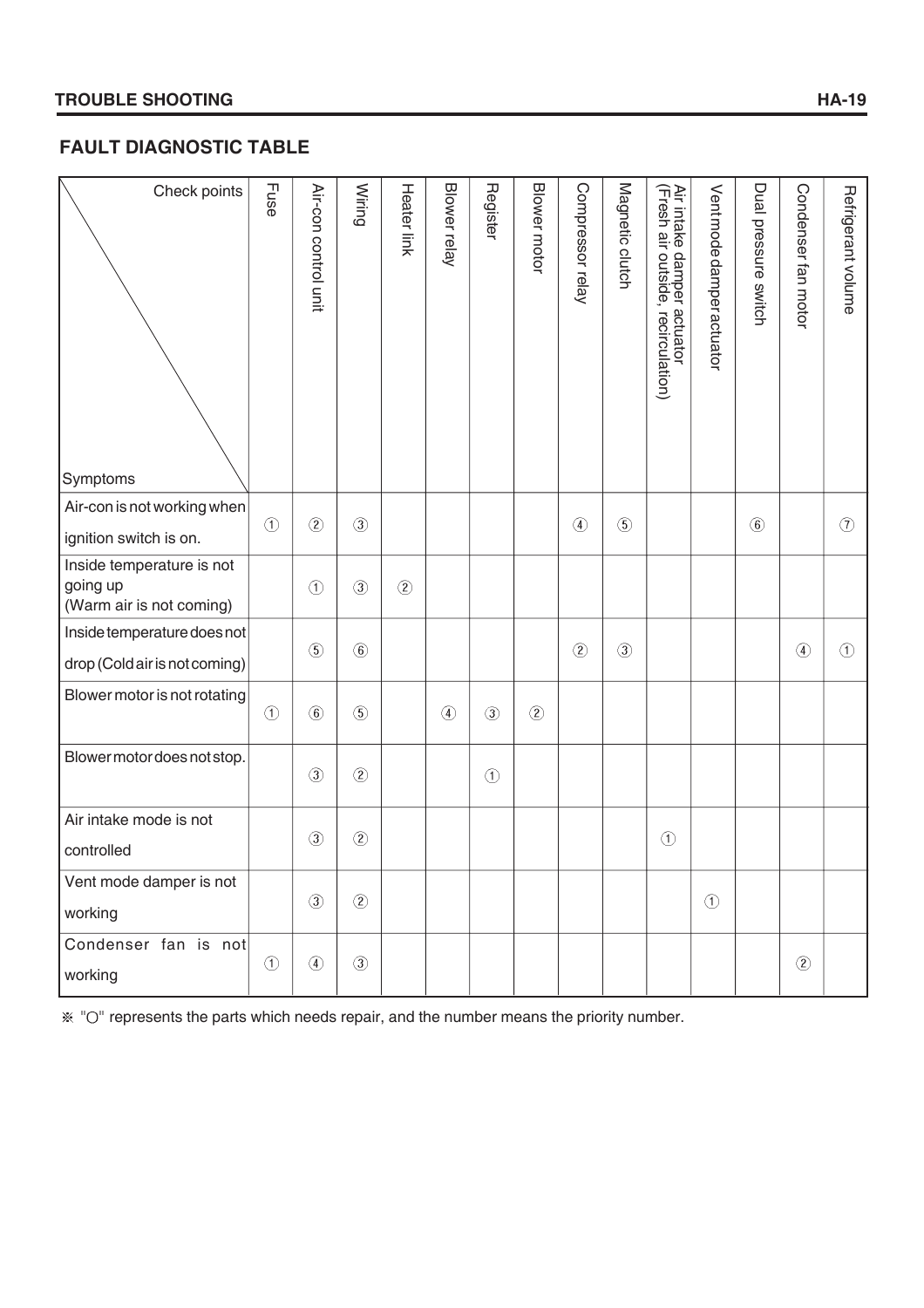# **TROUBLE SHOOTING**

| No             | Symptoms                                                         | Possible causes                                                             | Repair                                |
|----------------|------------------------------------------------------------------|-----------------------------------------------------------------------------|---------------------------------------|
| 1              | Air-con is not working when ignition Wire short or disconnection |                                                                             | Wire repair                           |
|                | switch is on.                                                    | Air-con control unit is damage                                              | Air-con control unit replacement      |
| $\overline{c}$ | Inside temperature is not going up Temp damper stuck             |                                                                             | Temp damper repair and replacement    |
|                | (Warm air is not coming)                                         | Wire short or disconnection                                                 | Wire repair                           |
|                |                                                                  | Air-con control unit is damage                                              | Air-con control unit replacement      |
| 3              | Inside temperature does not drop                                 | Damage of temp damper operation lever and damper connector Connector repair |                                       |
|                | (Cold air is not coming)                                         | Temp damper stuckv                                                          | Temp damper repair and replacement    |
|                |                                                                  | Wire short or disconnection                                                 | Wire repair                           |
|                |                                                                  | Compressor relay damage                                                     | Relay replacement                     |
|                |                                                                  | Refrigerant leakage                                                         | Refrigerant refill or leakage repair  |
|                |                                                                  | Magnetic clutch damage                                                      | Replacement                           |
|                |                                                                  | Air-con control unit is damage                                              | Air-con control unit replacement      |
| 4              | Blower motor is not rotating                                     | Blower moter damage                                                         | Blower motor replacement              |
|                |                                                                  | Blower relay damage                                                         | Relay replacement                     |
|                |                                                                  | Wire short or disconnection                                                 | Wire repair                           |
|                |                                                                  | Air-con control unit is damage                                              | Air-con control unit replacement      |
| 5              | Blower motor does not stop.                                      | Blower moter damage                                                         | Power transistor replacement          |
|                |                                                                  | Wire short or disconnection                                                 | Wire repair                           |
|                |                                                                  | Air-con control unit is damagev                                             | Air-con control unit replacement      |
| 6              |                                                                  | Air intake mode is not controlled Air intake mode actuator damage           | Air intake mode actuator replacement  |
|                | (Fresh air and recirculation)                                    | Linkage or damper damage                                                    | Connector repair                      |
|                |                                                                  | Wire short or disconnection                                                 | Wire repair                           |
|                |                                                                  | Air-con control unit is damagev                                             | Air-con control unit replacement      |
| $\overline{7}$ | Vent mode damper is not working                                  | Vent mode damper actuator damage                                            | Vent mode damper actuator replacement |
|                |                                                                  | Vent mode actuator linkage damage                                           | Connector repair                      |
|                |                                                                  | Air-con control unit is damagev                                             | Air-con control unit replacement      |
| 8              | Condenser fan is not working while                               | Condenser fan motor relay damage                                            | Relay replacement                     |
|                | air-con operating                                                | Condenser fan motor damage                                                  | Condenser fan motor replacement       |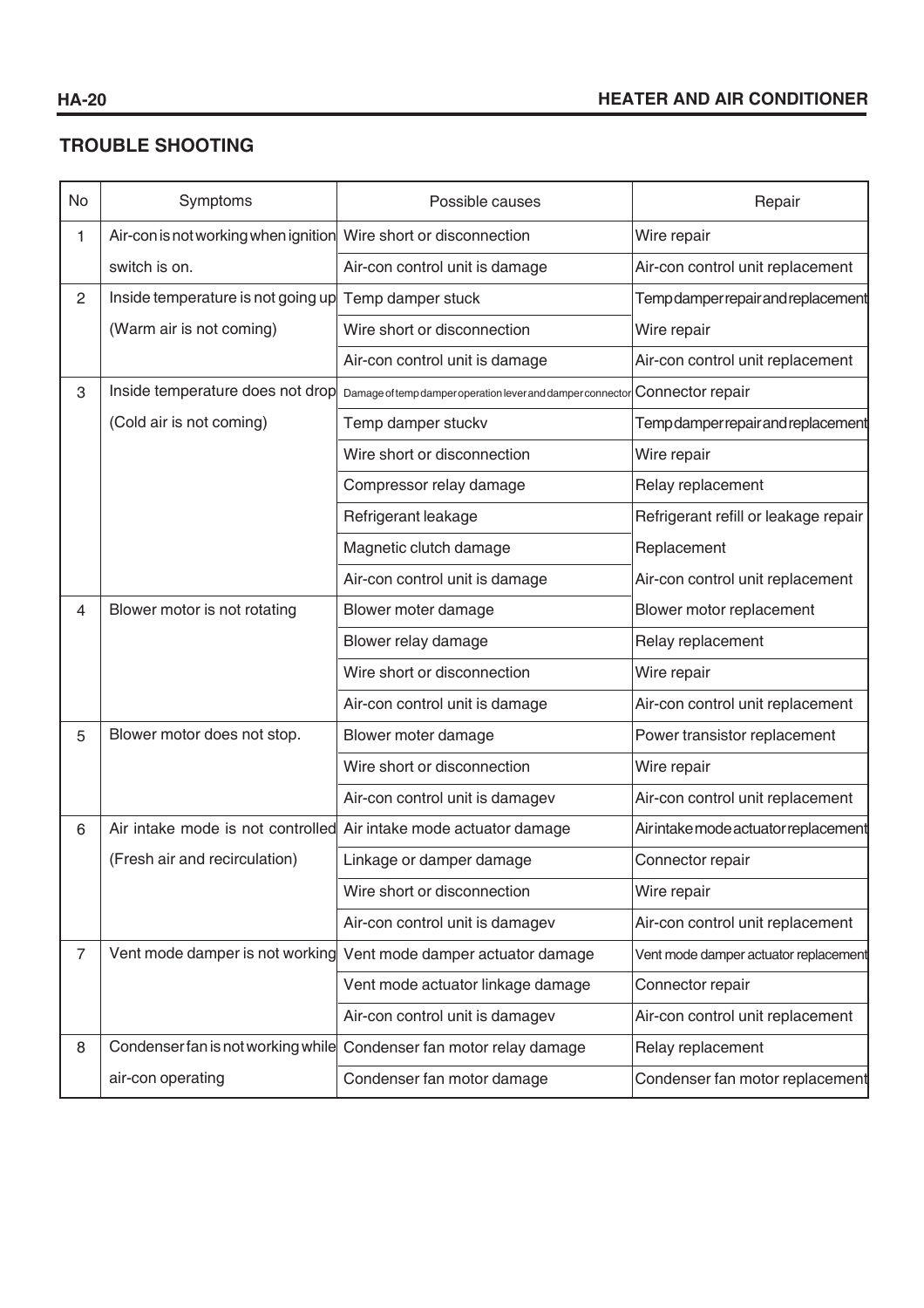#### **Maintenance procedures**

- 1. Test procedures
	- 1) Refrigerant charging level test of sight glass is done with the refrigerant level indicator. To check the refrigerant charging level, start the engine after cleaning sight glass. Operate the compressor by pressing air-con button. Put the blower switch at the high position put and temperature level at the coldest position and check the sight glass.
		- a. When sight glass is cleaned, operate magnetic clutch. If the compressor discharge line is warm and compressor inlet is cold, it means that system is fully charged.
		- b. When sight glass is cleaned, operate magnetic clutch. If there is no temperature difference between compressor inlet and discharge line, it means that system lacks refrigerant.
		- c. When a bubble is seen at the sight glass, charge the system again.
	- 2) Magnetic clutch
		- a. Remove the wiring from magnetic clutch.
		- b. Connect positive voltage of battery directly to magnetic clutch wiring.
		- c. When magnetic clutch is normal, it will display "click". If the pulley or amateur is not connected to "click", system is in malfunction.
	- 3) Receiver drier
		- a. Receiver drier test
		- b. Hold receiver drier outlet and inlet, and check the pipe temperature after operating the unit.
		- c. If there is temperature difference, check the receiver drier and replace it, if needed.
	- 4) Dual pressure switch (low pressure switch)
		- a. Close the valve by rotating the adaptor valve handle fully, and install it to the low-pressure service valve.
		- b. Close the gauge manifold low-pressure maintenance valve, and connect gauge manifold high-pressure side charging hose to adaptor valve.
		- c. Tighten the adaptor valve handle and open the service valve.
		- d. When the side pressure of low-pressure is "on' level of dual pressure switch, and if there is continuity between dual pressure switch terminals, switch is normal. Replace the switch otherwise.



 $kg/cm<sup>2</sup>G$  FPV97-012

FPV97-031 Magnetic clutch wiring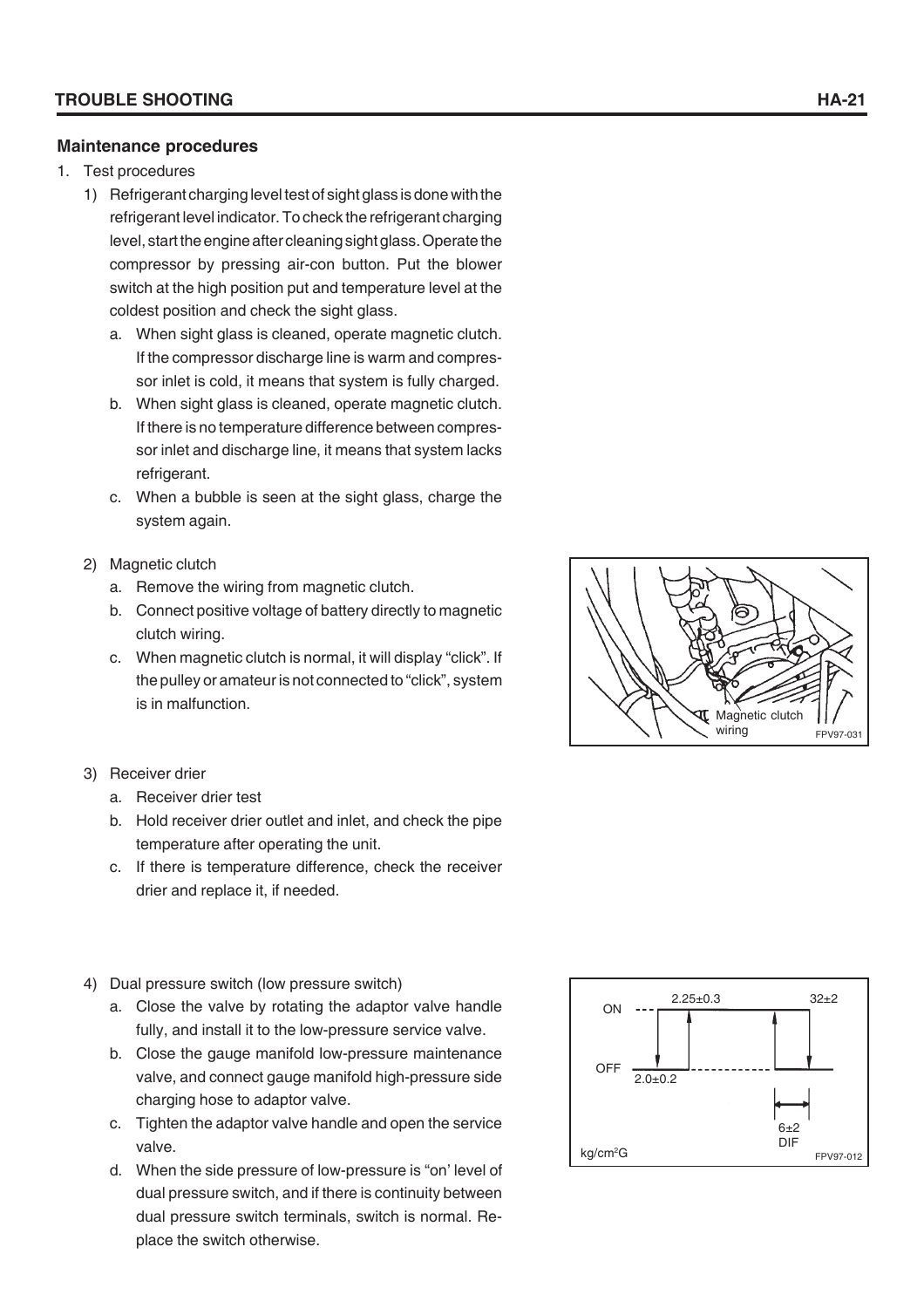## **HA-22 HEATER AND AIR CONDITIONER**

- 1) Fin thermo sensor
	- a. Remove the sensor connector from evaporator case and then measure the resistance using resistance tester. If the sensor value lies within plus minus 10 % range, sensor is in normal operation.
	- b. Even if the sensor is normal, replace it when the air-con control unit is in malfunction.



FPV97-033

Vacuum pump

Adaptor valve 3



- 1) Installation of charging equipments
	- When using vacuum gauge.
		- a. Rotate the handle of adaptor valve  $\mathcal D$  and  $\mathcal Q$  fully, and then install adaptor valve  $(1)$  and  $(2)$  to low pressure valve and high pressure valve respectively.
		- b. Tighten the adaptor valve  $\odot$  and  $\odot$  fully (valve open), and then open low-pressure valve and high pressure valve.
		- c. Connect charging hoses to adaptor valve  $\odot$  and  $\odot$ .
		- d. Tighten the adaptor valve  $\circled{3}$  fully (valve open), and then install it to the low pressure charging hose.
		- e. Install the vacuum gauge to adaptor valve  $(1)$ .
		- f. Install vacuum pump to high-pressure charging hose.

**NOTE**

- **Be careful not to be confused in connecting low-pressure and high-pressure. (Connect the high pressure to condenser and then connect the low-pressure to evaporator)**
- **"DIS" and "SUC" of compressor stands for high pressure and low pressure respectively.**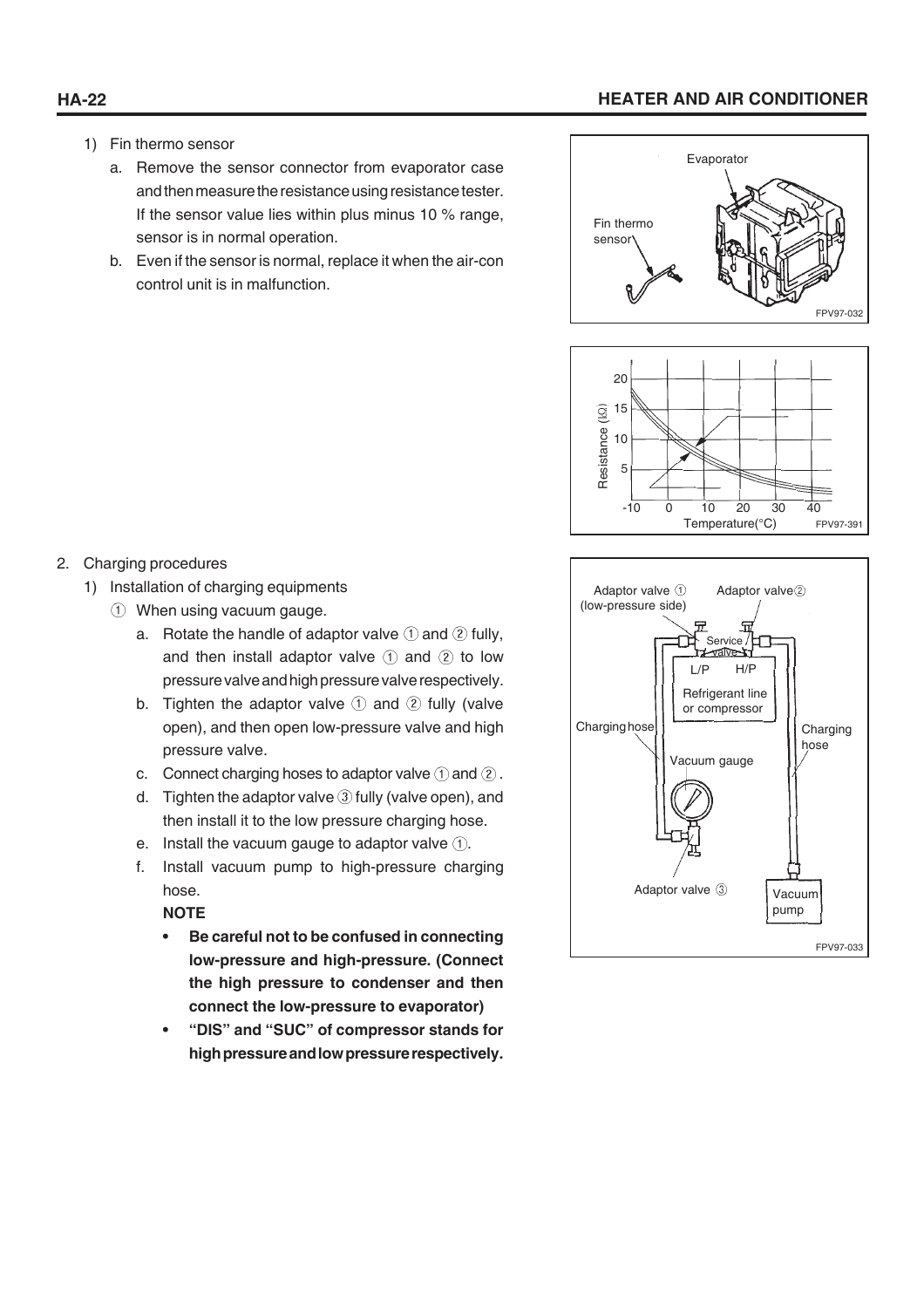#### **TROUBLE SHOOTING HA-23**

- When using gauge manifold.
	- a. Turn adaptor valve handle counterclockwise, and then install adaptor valve  $\odot$  and,  $\odot$  to low-pressure maintenance valve and vacuum valve.
	- b. Install gauge manifold to low pressure and high pressure.
	- c. Connect charging hoses to each adaptor.
	- d. Open maintenance valve and vacuum pump by rotating handle of adaptor  $(1)$  and  $(2)$  clockwise.

#### **[REFERENCE]**

- **Be careful not to be confused in connecting low-pressure and high-pressure. (Connect the high pressure to condenser and then connect the low-pressure to evaporator)**
- **"DIS" and "SUC" of compressor stands for high pressure and low pressure respectively.**



2) Charging unit



Refrigerant is discharged through outlet.

Charge with only R-134a.

R-134a can be used in a bulk tank and small can as well. Please follow the preventive safety measures when handling substances like R-134a.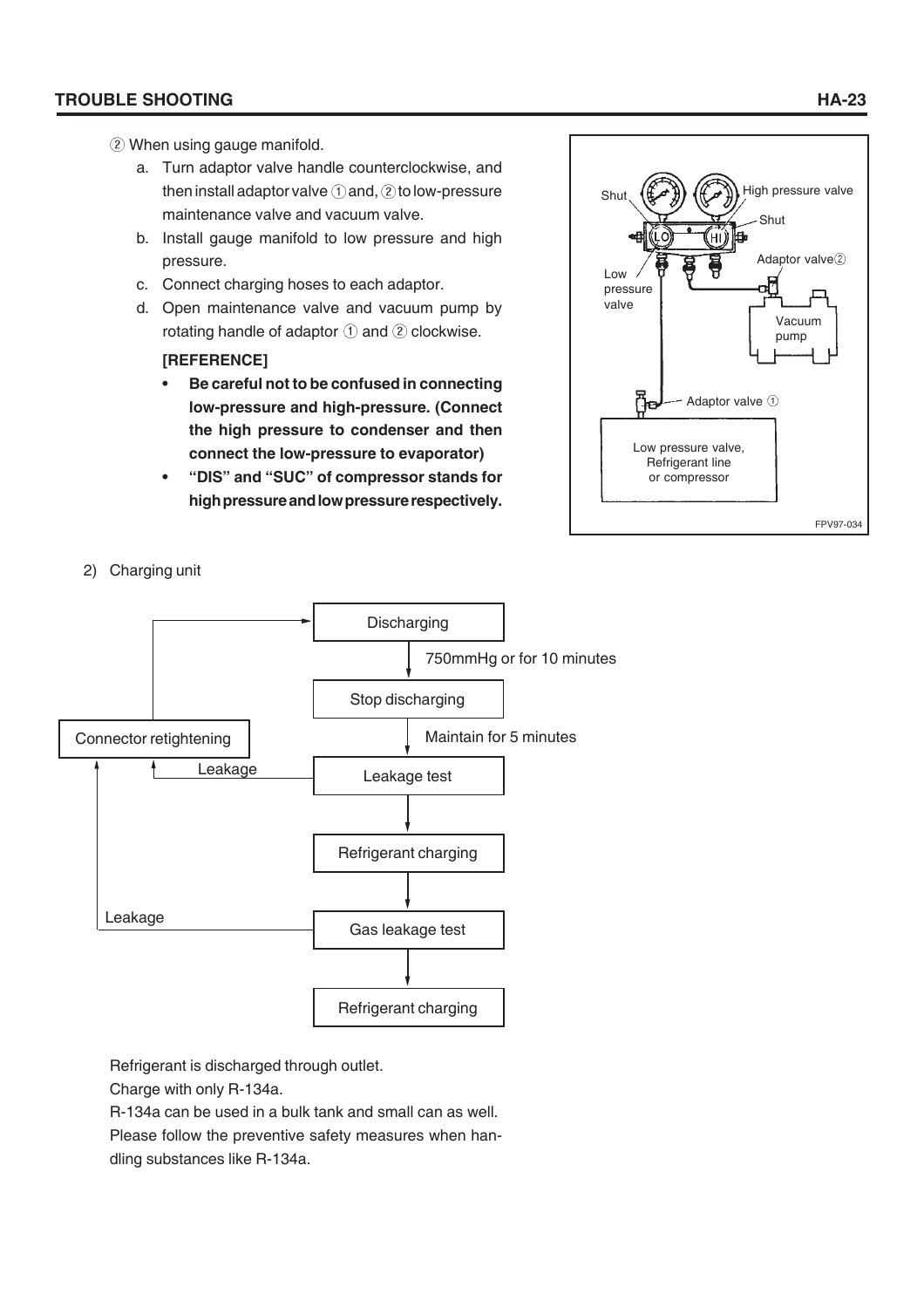# **HA-24 HEATER AND AIR CONDITIONER**

- 3. Refrigerant charging
	- 1) Charging a small can.
		- When using a vacuum gauge.
			- a. Operate vacuum pump.
			- b. Keep the vacuum pressure more than 750 mmHg (discharging for more than 10 minutes)
			- c. Turn clockwise the handle of high pressure adaptor valve 2 (valve closed)
			- d. Maintain the vacuum state for 5 minutes while vacuum pump operation is stopped.
			- e. Check the leakage. (Good condition if vacuum state is kept)
			- f. Turn the handle of charging valve  $\Phi$  backward (valve open) and install it to charging can
			- g. Turn the handle of charging valve  $\circled{3}$  fully backward (valve closed) and install charging can after removing vacuum meter.
			- h. Tighten the charging valve handle  $\overline{4}$  to pierce a hole.
			- i. Turn the charging valve handle  $\Phi$  backward (valve open), and tighten adaptor valve handle  $\circled{3}$  completely (valve open) and then charge the refrigerant.
			- j. When refrigerant is not circulating, turn the handle of adaptor valve ① counterclockwise. (Valve closed)
			- k. Check the gas leakage using leak tester.
			- l. Start the engine
			- m. Turn the air-con on and put the switch at max cool position.
			- n. Fix the engine speed at 1,500 rpm
			- o. Charge the refrigerant as needed by turning the handle of adaptor valve  $(1)$  completely clockwise (valve open)

#### **NOTE**

- **If the maintenance can is put upside down, liquid refrigerant may flow down and damage the compressor with the liquid compression. Put the maintenance can upright so that the refrigerant can be filled as a gas.**
- p. After charging, turn the adaptor valve handle  $\oplus$  fully counterclockwise (valve closed)

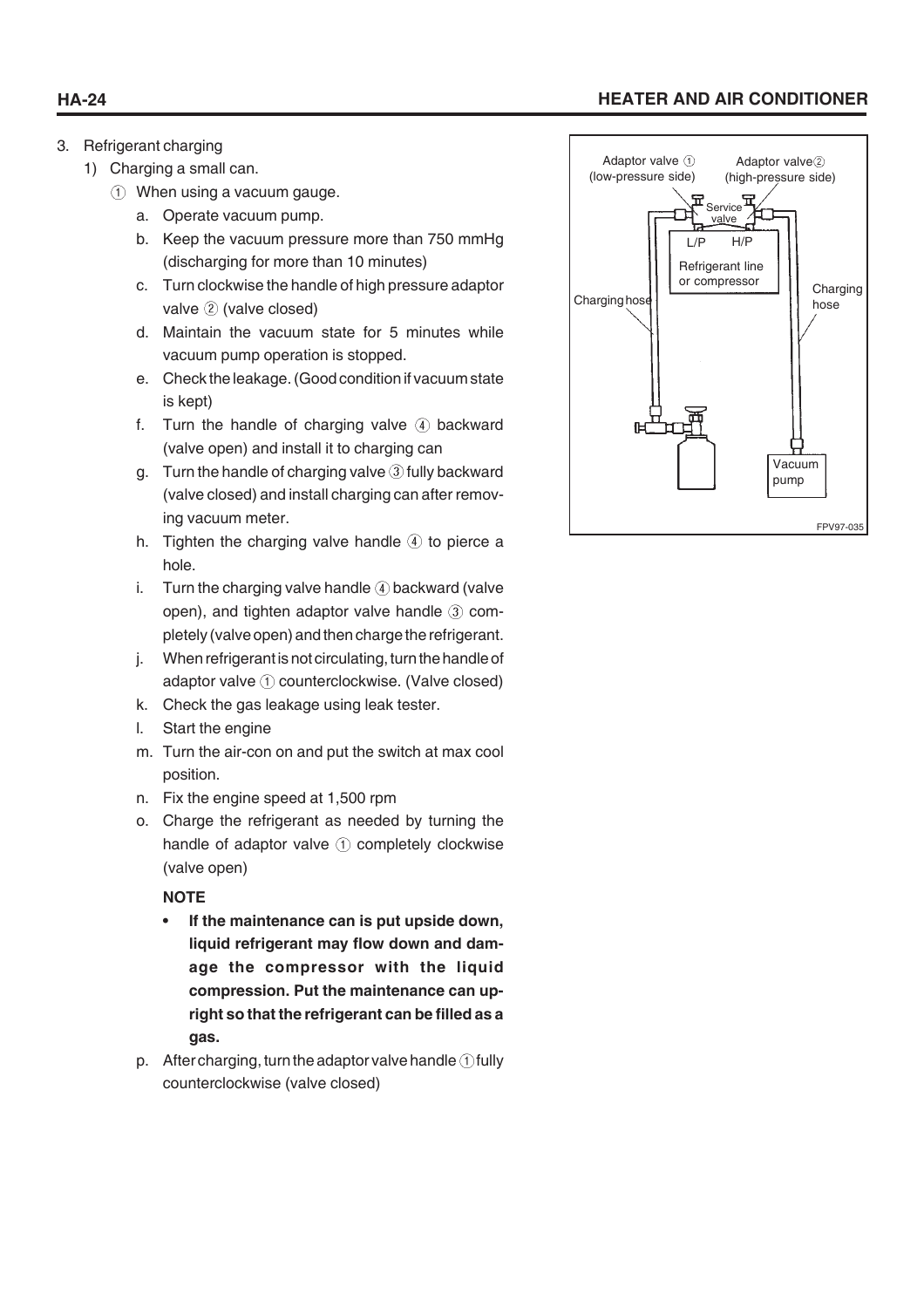#### **TROUBLE SHOOTING HA-25**

- When using gauge manifold
	- a. Operate vacuum pump
	- b. Keep the vacuum pressure more than 750 mmHg (discharging for more than 10 minutes)
	- c. Turn the handle of adaptor valve ¨è fully clockwise (valve closed).
	- d. Stop vacuum pump operation and keep the vacuum state for more than 5 minutes.
	- e. Check the leakage.



- g. Tighten the handle of adaptor valve  $(2)$  fully and open the charging valve.
- h. Charge the refrigerant to the low-pressure valve of manifold gauge through charging hose.

#### **NOTE**

- **If the maintenance can is put upside down, liquid refrigerant may flow down and damage the compressor with the liquid compression. Put the maintenance can upright so that the refrigerant can be filled as a gas.**
- i. When the refrigerant is not charging, turn the handle of adaptor valve  $\odot$  counterclockwise. (Valve closed)
- j. Check the gas leakage using gas leakage tester.
- k. Start the engine.
- l. Turn the air-con on and put the switch at max cool position.
- m. Fix the engine speed at 1,500 rpm
- n. Charge the refrigerant as needed by turning the handle of adaptor valve completely clockwise (valve open)
- o. After charging, turn the adaptor valve handle  $\odot$  fully backward (valve closed)



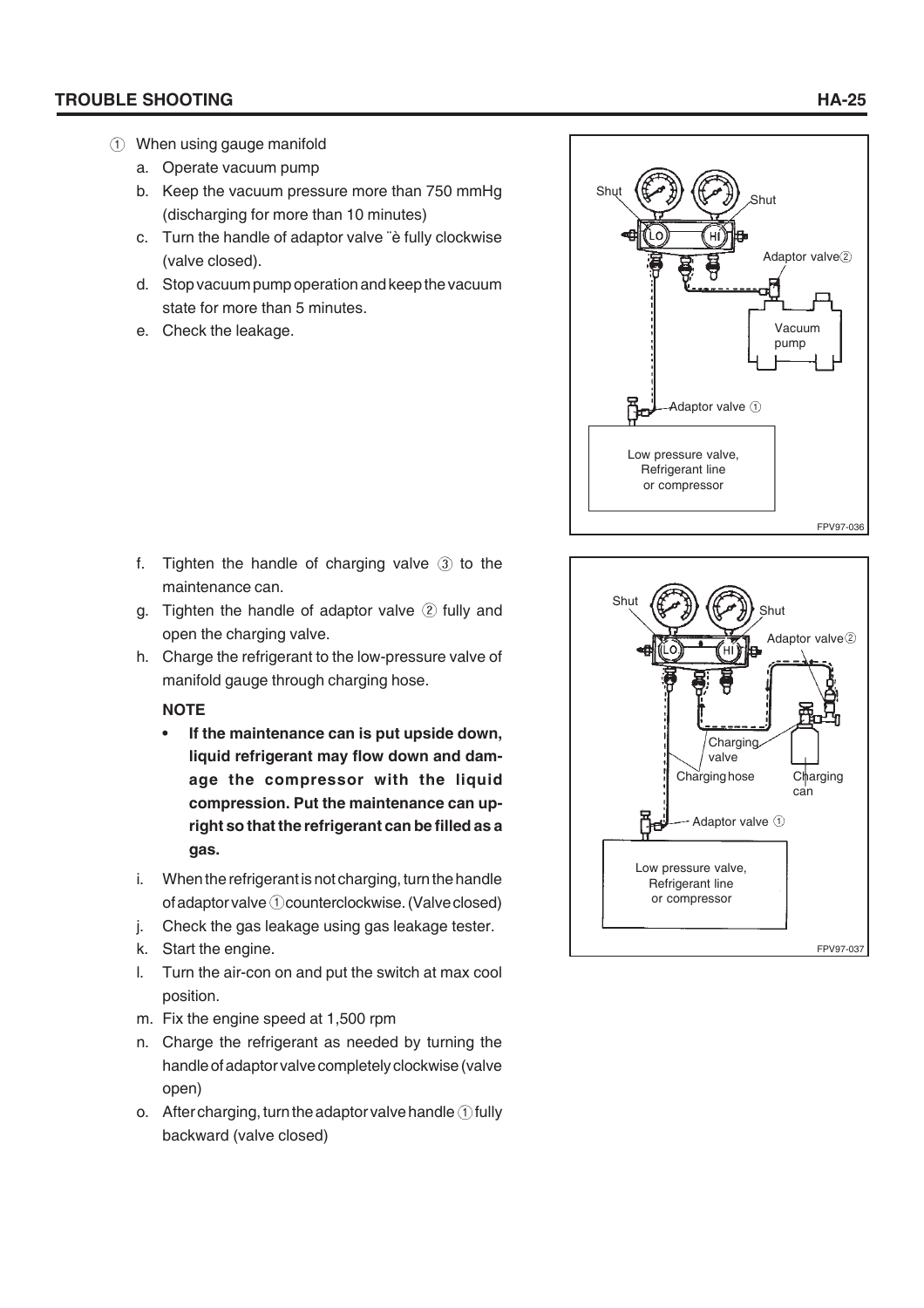# **HA-26 HEATER AND AIR CONDITIONER**

- 2) Removal of charging equipments
	- $\circled{1}$  Close the charging valve  $\circled{4}$  (valve closed)
	- $(2)$  Remove adaptor valve  $(1)$  and  $(2)$  from each service valve.
	- 3 Remove maintenance valve
	- $\overline{A}$  Remove charging valve  $\overline{A}$ .
	- $(5)$  Remove adaptor  $(3)$
	- $6$  Remove adaptor  $(1)$
	- $(7)$  Remove adaptor  $(2)$
	- 8 Remove vacuum pump.

- 2) Refill of low refrigerant level.
	- Turn the charging valve handle backward (valve open) and install it to the maintenance can.
	- $\odot$  Tighten the handle and install the adaptor valve  $\odot$  to charging valve. (Valve open)
	- $\circled{1}$  Install the charging hose to adaptor valve  $\circled{1}$
	- Turn the adaptor valve ¨è backward (valve closed) and install the charging hose.
	- Turn the charging valve handle and pierce a hole in a can.
	- $6$  Turn the handle of charging valve  $3$  backward (valve open), and operate it as the air should not leak from adaptor valve.

#### **(Operation)**

- **Do not use high-pressure side. There is a risk of refrigerant backward flow and subsequent damage on charging can and hoses.**
- $\Omega$  Install adaptor valve  $\Omega$  to low pressure maintenance valve.
- Start the engine
- Turn the air-con on and put the switch at max cool position.
- Fix the engine speed at 1,500 rpm
- $(1)$  After tightening handle of adaptor valve  $(2)$  (valve open), charge the refrigerant as checking refrigerant charging level with sight glass.
- $\circledR$  After charging, turn the adaptor valve handle  $\circledR$  fully backward (valve closed)
- (13) Remove the adaptor valve "è from maintenance valve.





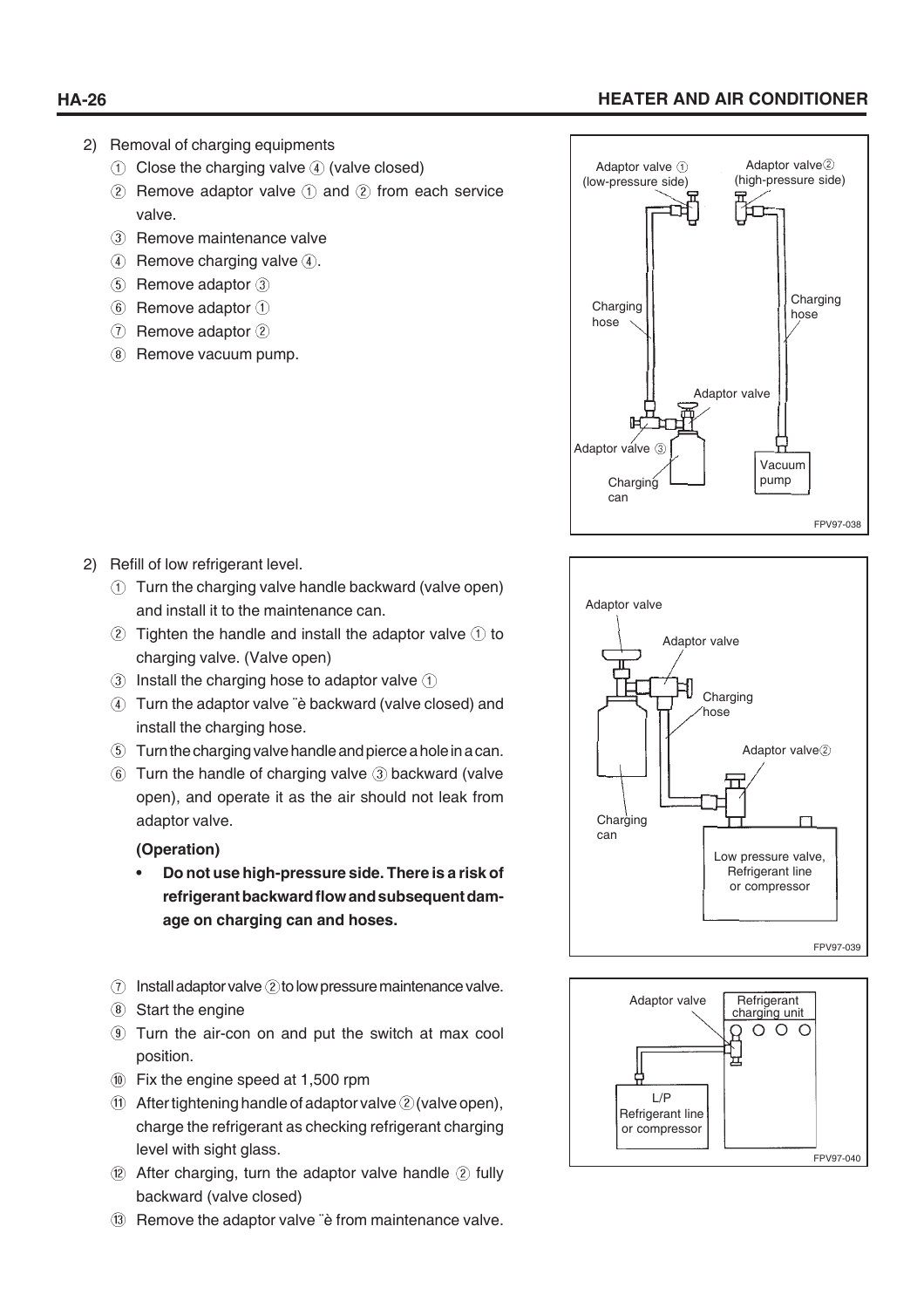#### **TROUBLE SHOOTING**

#### 4) Charging equipment

Please refer to the unit operation manual for the use of refrigerant recovery unit equipment and recycling unit equipment.

5) Proper refrigerant quantity of air-con system.

In charging, do not overcharge nor undercharge.

#### **NOTE**

**• Charge properly, since overcharging or undercharging may cause air-con performance deterioration or system malfunction.**

| Air-con specification | Refrigerant quantity(g) |
|-----------------------|-------------------------|
| Manual                | $650 \pm 20$ g          |

6) Refill of refrigerant oil in air-con system.

When refrigerant oil is insufficient, compressor lubrication is not proper and causes malfunction accordingly. On the contrary, if there is too much refrigerant oil, discharging temperature goes up and weaken the air-con performance. When assembled in factory, 200 cc of refrigerant oil is charged. While air-con is in operation, refrigerant oil flows throughout the system with the refrigerant. Since the refrigerant oil remains in many places, refill the system with the proper quantity of refrigerant oil when the system components are replaced.

Refill quantity of refrigerant oil when replacing air-con system components

| Items          | Quantity (cc) |  |
|----------------|---------------|--|
| Condenser      | O             |  |
| Evaporator     | 72            |  |
| Receiver drier | 6.4           |  |

#### 4. Performance test

- 1) Park the vehicle to be tested in the shaded place.
- 2) Connect the tachometer
- 3) Turn the adaptor valve handle backward and then install the adaptor valve to high-pressure and low-pressure maintenance valve respectively.
- 4) Connect the gauge manifold to adaptor valve.
- 5) Tighten adaptor valve handle and then open the service valve.
- 6) Start the engine.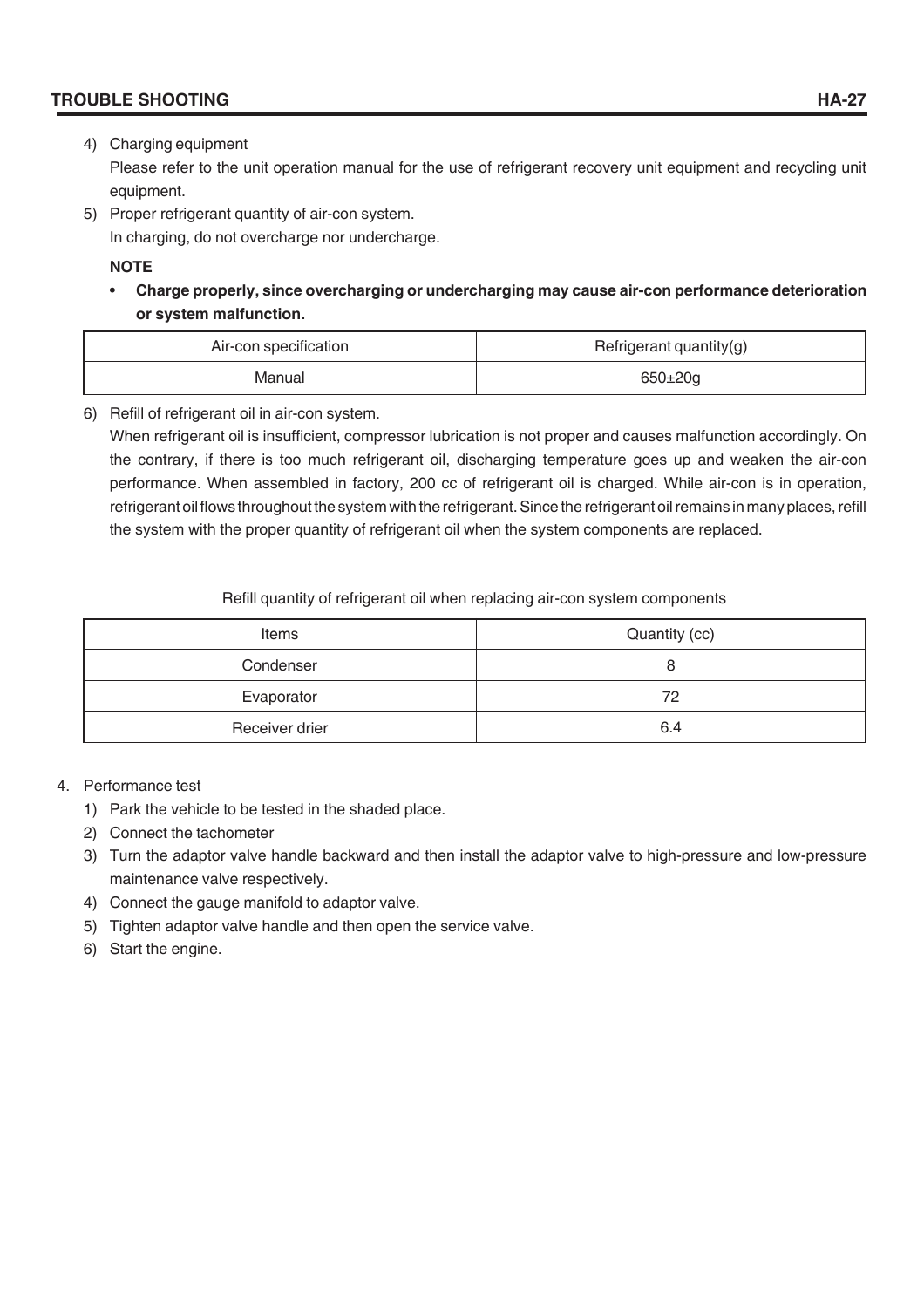7) Put the control at the following positions.

| Items                | Position                         |  |
|----------------------|----------------------------------|--|
| Air-con switch       | Air-con on position              |  |
| Mode selection       | Vent position                    |  |
| Temperature control  | Max cooling (max, cool position) |  |
| Air mode             | Recirculation position           |  |
| <b>Blower switch</b> | Hi position                      |  |

- 8) Set the engine speed at 1,000 rpm so that air-con compressor turns on and off.
- 9) Warm up the engine after closing door and windows.
- 10) Install the thermometer at the center of air-con outlet (center of center vent grille) and start the engine for about 20 minutes.
- 11) Measure the discharging temperature

#### <Temperature table>

| Ambient temperature( ${}^{\circ}$ C)              | 21          | 26.7        | 32.2         | 37.8          | 43.3          |
|---------------------------------------------------|-------------|-------------|--------------|---------------|---------------|
| Discharging temperature( ${}^{\circ}$ C)          | $0.0 - 3.0$ | $0.0 - 3.3$ | $0.0 - 4.0$  | $0.0 - 4.0$   | $0.0 - 4.0$   |
| Compressordischargepressure(kg/cm <sup>2</sup> G) | $6.5 - 7.0$ | $7.4 - 7.9$ | $9.8 - 10.2$ | $11.5 - 12.0$ | $13.2 - 13.7$ |
| Compressor suction pressure ( $kg/cm2G$ )         | $1.3 - 1.9$ | $1.3 - 1.9$ | $1.3 - 1.9$  | $1.3 - 1.9$   | $1.3 - 1.9$   |

- 5. Repairing procedures of refrigerant leakage
	- 1) Refrigerant leakage

When all refrigerant leaked away

- Vacuum the system. (Refer to the vacuuming procedures)
- Charge the system with about 1 pound of refrigerant
- Check the leakage
- Discharge the refrigerant
- **(5) Repair the leaking point**
- 6 Replace the receiver drier.

#### **NOTE**

- **Receiver drier should be sealed when stored. Receiver drier, which is used in air-con system, absorbs water quickly when exposed to the air. When installing the receiver drier, reassemble it as quickly as possible without leaving it open for a long while.**
- Vacuum the system and charge it with refrigerant.
- 2) Insufficient charging

Repair the leakage if refrigerant charging is impossible. Since only small quantity of refrigerant is left in the system, charge the refrigerant to increase the system pressure.

When repairing the leakage without discharging the remaining refrigerant in the system, follow the repair procedures of low refrigerant charging level.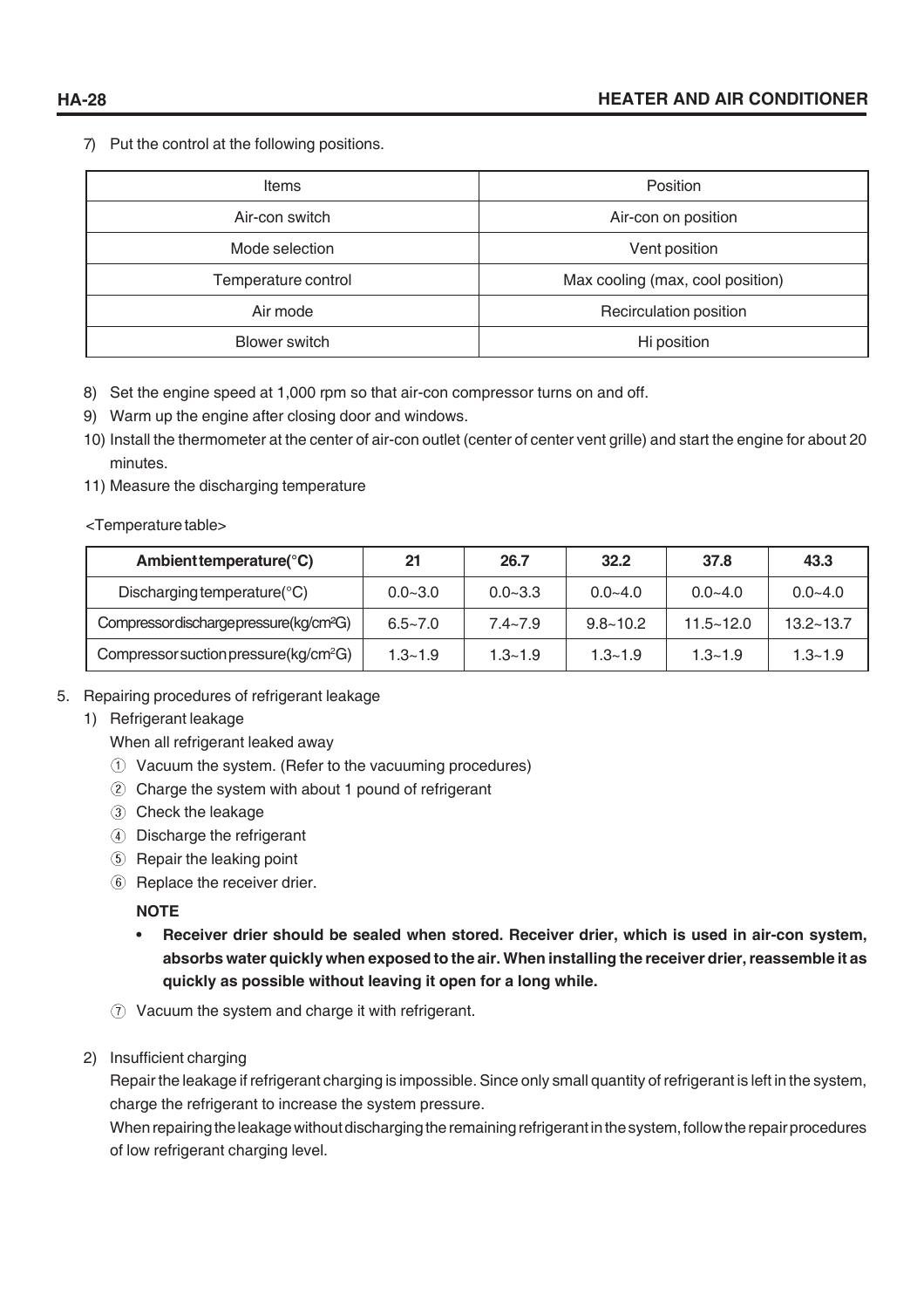#### **TROUBLE SHOOTING HA-29**

#### 6. Tubing and fittings procedures

Refrigerant tubing or sharp bending in the refrigerant hose lines will greatly reduce the overall system performance. System pressure becomes high, while operating. Make sure that all connections are tightened with proper torque. Be careful so that any dirt and moisture contaminate the system when it is open for repair or replacement of lines or components. Discharge the fitting completely before connecting it to the refrigerant system. The following precautions must be observed. The system must be completely discharged before opening any fitting or connection in the refrigeration system. Open fittings with caution even after the system has been discharged. If any pressure is detected when disconnecting a fitting, allow trapped pressure to bleed off very slowly.

Never attempt to rebind formed lines to fit. Use the correct line for the installation you are servicing. A good rule for the flexible hose lines is keeping the radius of all bends at least 10 times of the hose outer diameter. Sharper bends will reduce the flow of refrigerant.

The flexible hose lines should be routed so that they are at least 80 mm from the exhaust manifold. It is good practice to inspect all flexible hose lines at least once a year to make sure they are in good condition and properly routed. O-rings used on connections are not reusable.

#### 7. Compressor noise check

You must first know the conditions when the noise occurs. These conditions are: weather, vehicle speed, in gear or neutral, engine temperature or any other special conditions. Noises that develop during A/C operation can often be misleading. For example: what sounds like a failed front bearing or connecting rod, may be caused by loose bolts, nuts, mounting brackets or a loose clutch assembly. Verify accessory drive belt tension (power steering or alternator). Improper accessory drive belt tension can cause a misleading noise when the compressor is engaged and little or no noise when the compressor is disengaged.

Drive belts are speed-sensitive. In other words, at different engine speeds, and depending upon belt tension, belts can develop unusual noises that are often mistaken for mechanical problems within the compressor.

#### a. Adjustment

- 1) Select a quiet area for testing. Duplicate conditions as much as possible. Turn compressor on and off several times to clearly identify compressor noise. To duplicate high ambient conditions (high head pressure), restrict airflow through condenser. Install manifold gauge set to make sure discharge pressure doesn't exceed 21.4 kg/cm2.
- 2). Tighten all compressor mounting bolts, clutch mounting bolt, and compressor drive belt. Check to assure clutch coil is tight (no rotation or wobble).
- 3). Check refrigerant hoses for rubbing or interference that can cause unusual noises.
- 4). Check refrigerant charge.
- 5). Recheck compressor noise as in Step 1.
- 6). If noise still exists, loosen compressor mounting bolts and re-torque. Repeat Step 1.
- 7). If noise continues, replace compressor and repeat Step 1.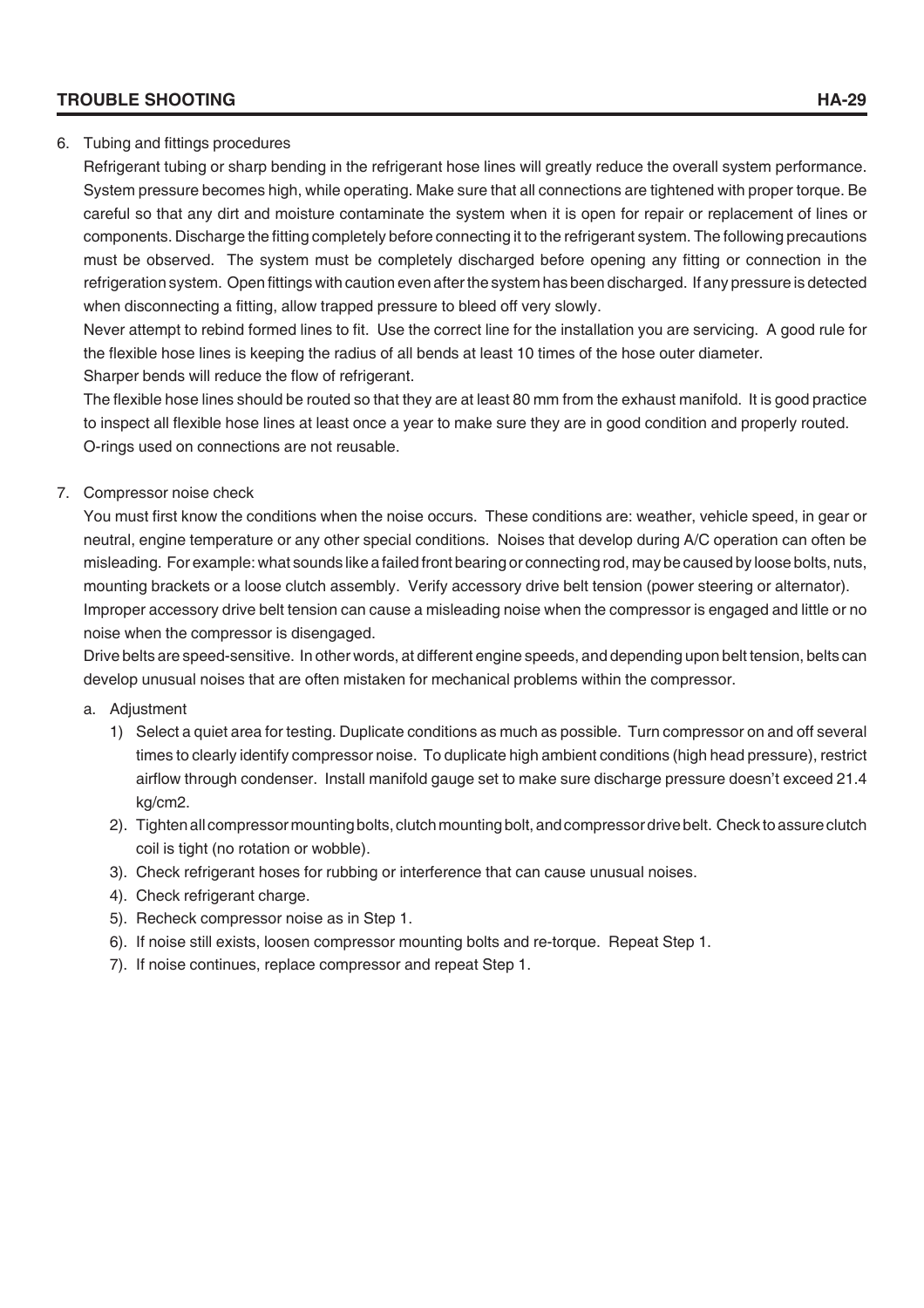# **SERVICE PROCEDURE**

# **UNIT ASSEMBLY**

#### **Removal**

- 1. Heater hose
- 2. In-outlet refrigerant pipe
- 3. Mounting nut
- 4. Control assembly
- 5. Audio assembly
- 6. Control panel
- 7. Passenger side under cover
- 8. Instrument assembly
- 9. Mounting bracket

# **Installation**

Installstion is the reverse of removal.

#### **Disassembly and assembly**

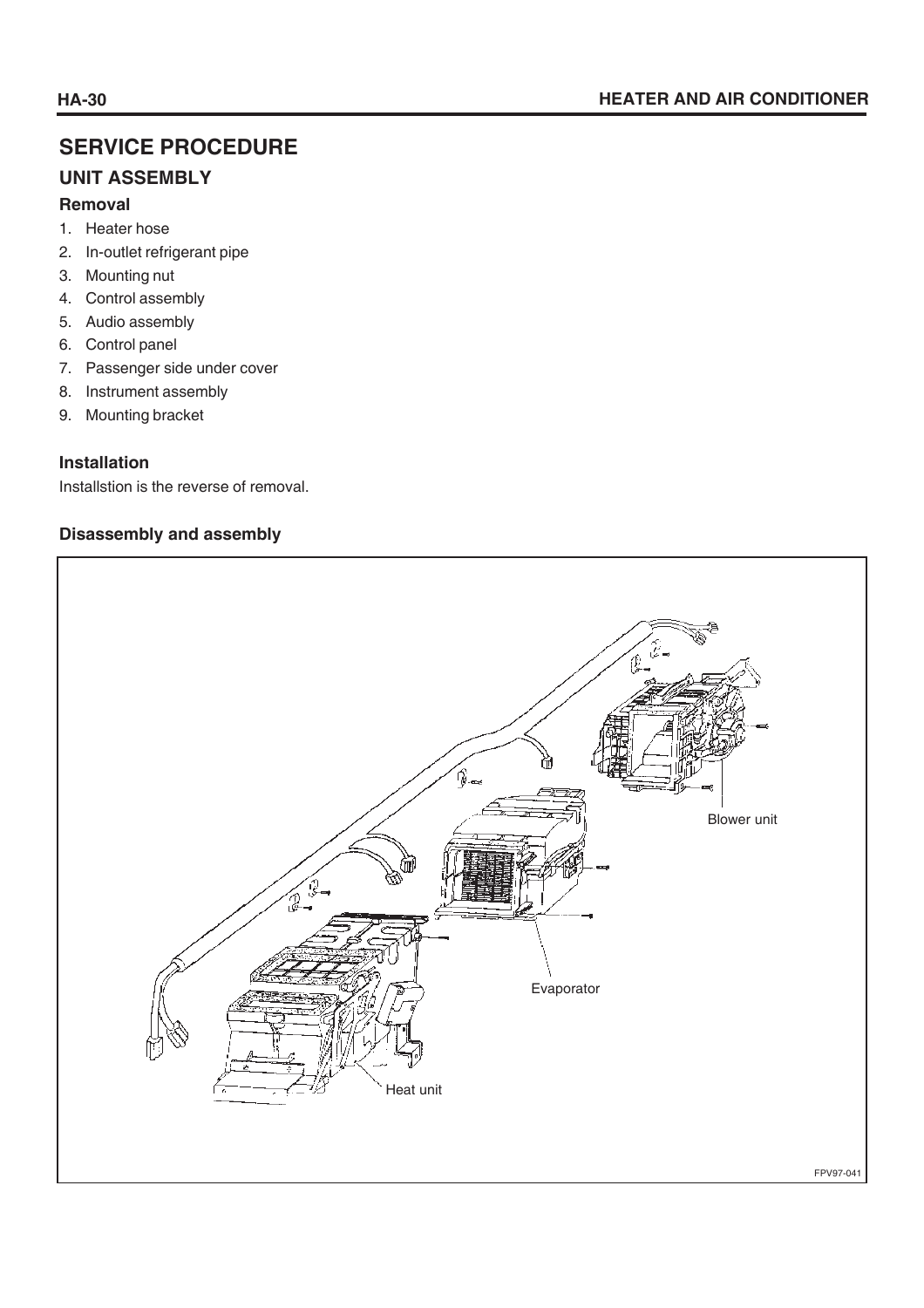# **HEATER UNIT**

#### **Removal**

Disassemble after that heater unit removal

#### **Installation**

Installstion is the reverse of removal.

#### **Disassembly and assembly**

- 1. Disassemble as below illumination.
- 2. Assembly is the reverse of disassembly.



 $\circledS$ Wire clamp and bracket

FPV97-042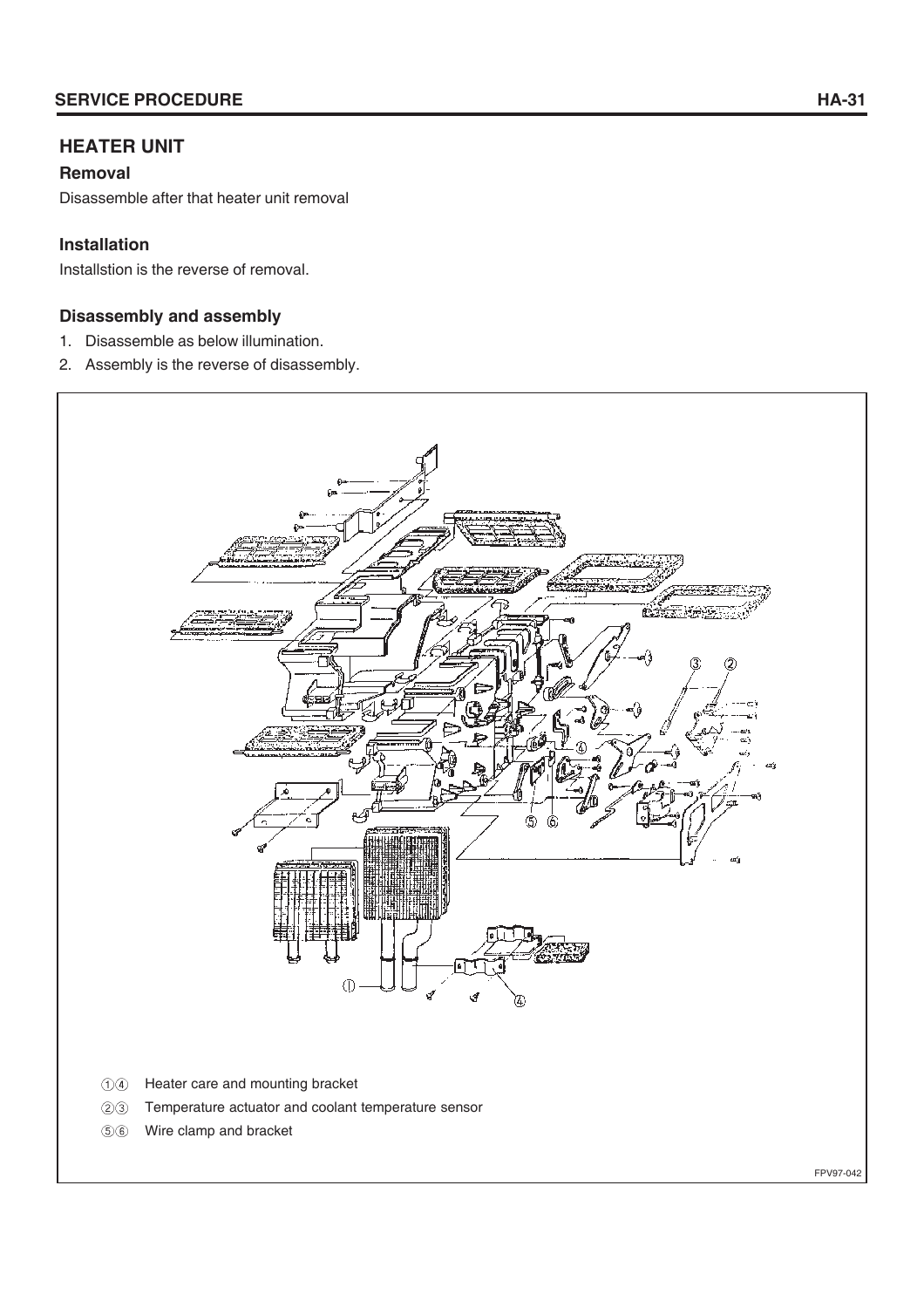FPV97-043

# **EVAPORATOR UNIT**

#### **Removal**

Disassemble after that evaporator unit removal

#### **Installation**

Installstion is the reverse of removal.

#### **Disassembly and assembly**

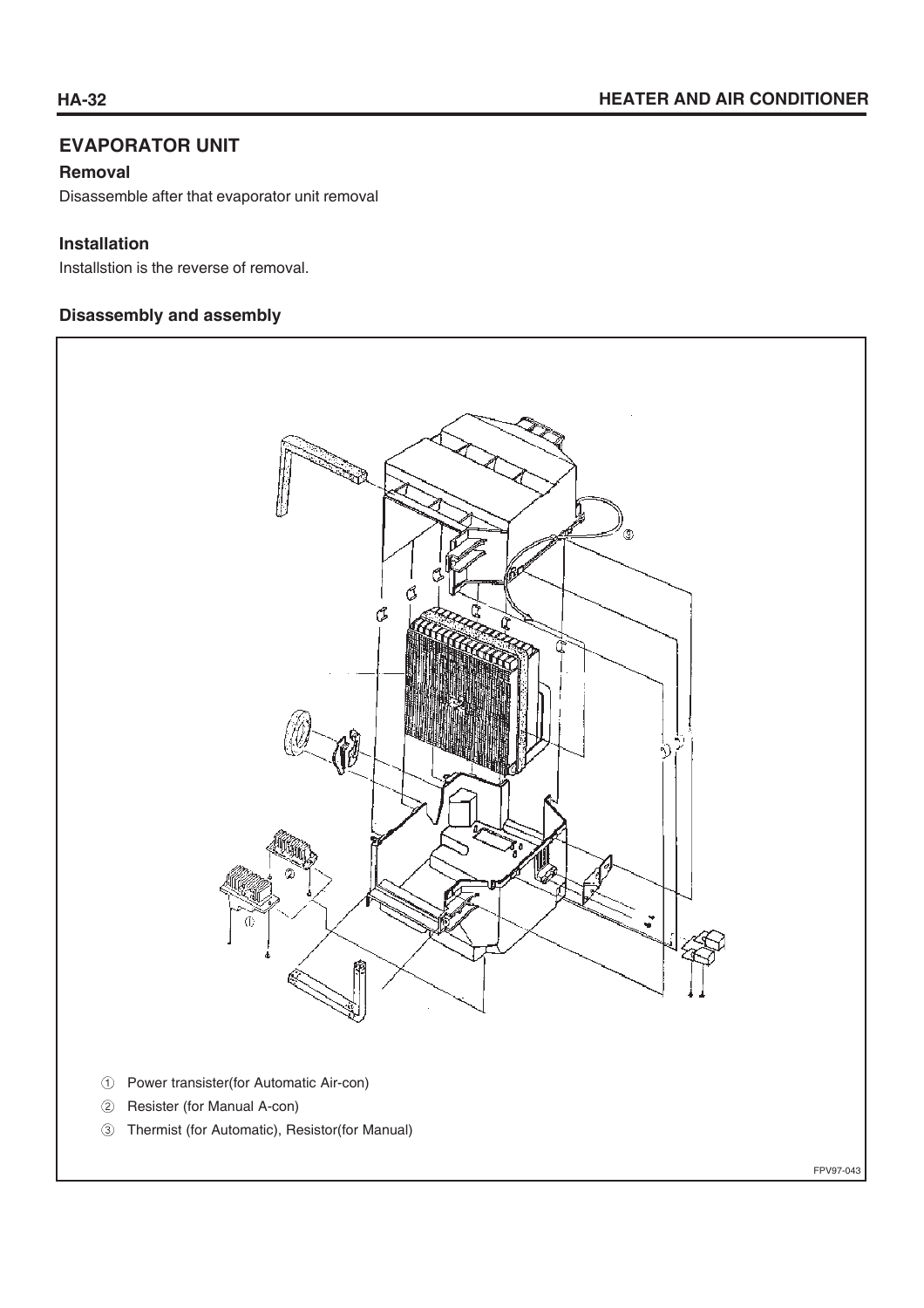#### **SERVICE PROCEDURE HA-33**

1. Removal of case clip

To remove the case clip, insert the "-" type screwdriver inside the clip and pull it slowly not to damage the case.



2. Removal of expansion valve Loosen the swivel nut using 2 wrenches.

#### **NOTE**

- **When installing an expansion valve, be careful with the temperature sensor.**
- **Wrap it thoroughly with press-tight tape after fastening the clips.**







- 3. Check any damage of O-ring and apply the refrigerant oil before connecting hose and pipes to the inlet and outlet of evaporator. **NOTE**
	- **Check of evaporator pin thermo sensor. Measure the resistance values of terminals more than 2 times at a different temperatures. If the value lies within the specification, sensor is normally operating.**
- When measuring resistance values, temperature condition should not exceeds the temperature range of the graph.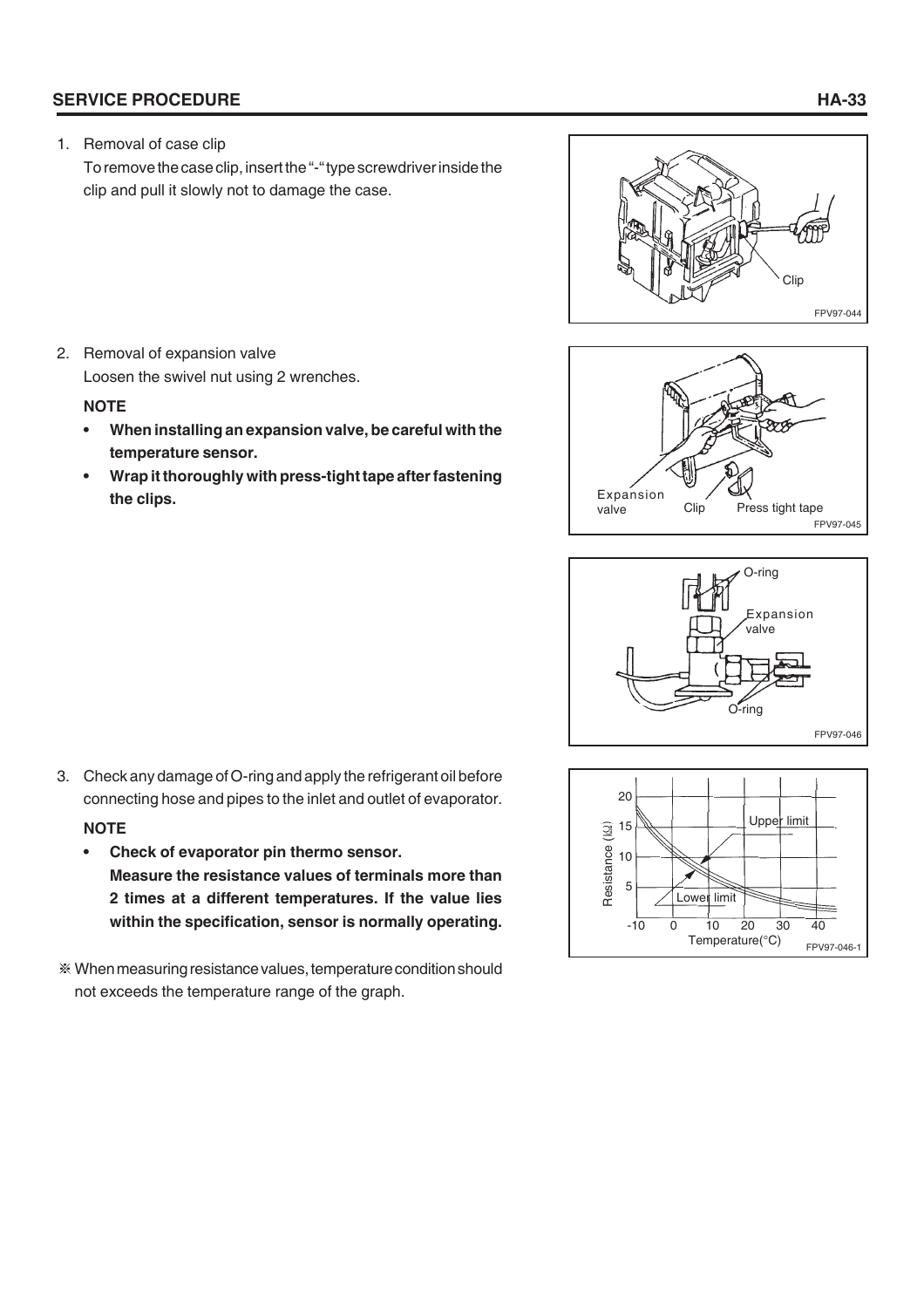# **BLOWER UNIT**

#### **Removal**

Disassemble after that blowr unit removal

#### **Installation**

Installstion is the reverse of removal.

#### **Disassembly and assembly**

- 1. Disassemble as below illumination.
- 2. Assembly is the reverse of disassembly.



FPV97-047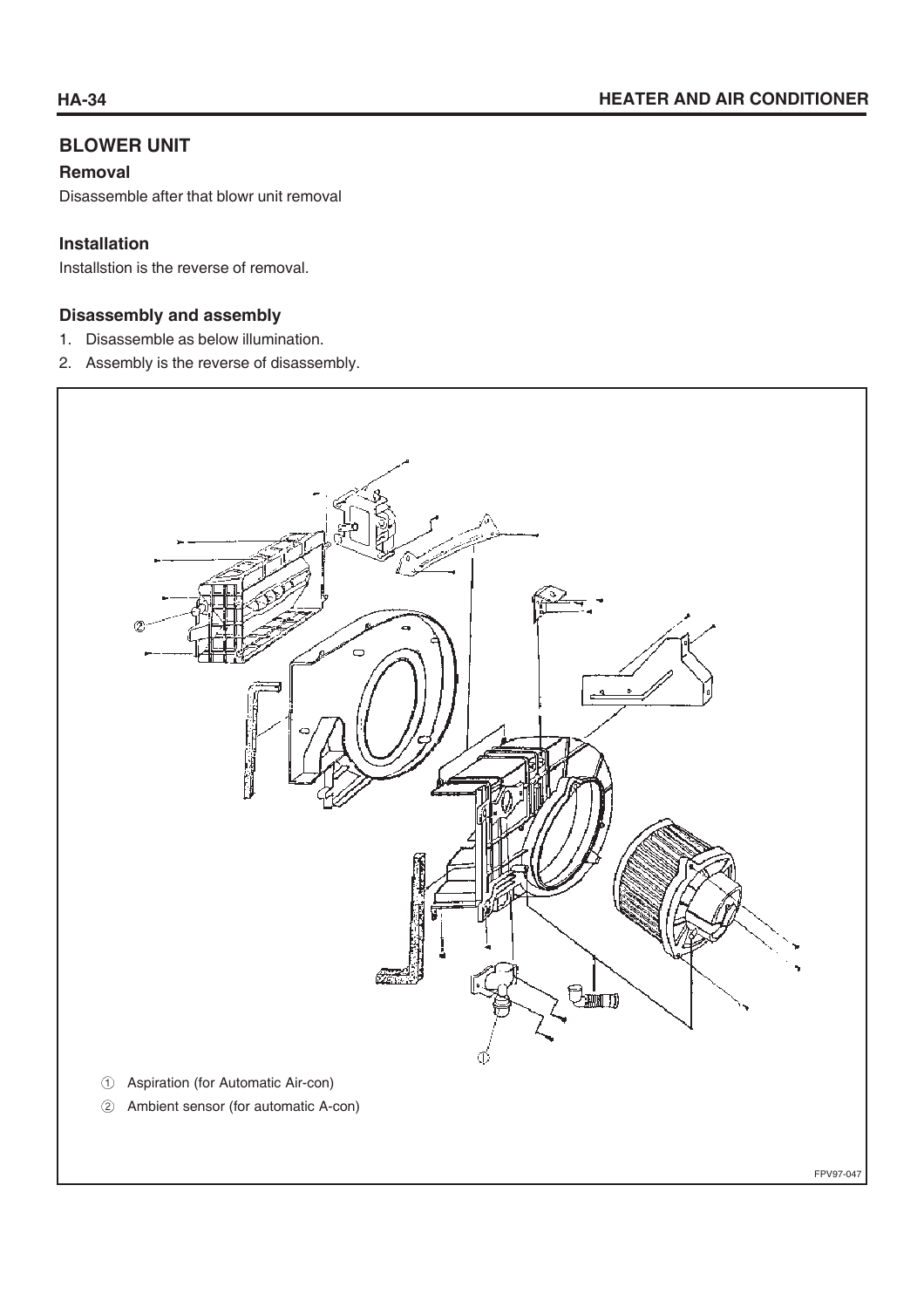#### **Check**



- 1. General check
	- Any deformation of bending of blower motor shaft
	- Any damage of wheel and blower case.
	- Operation state of air intake switch door motor.
	- 4 Any malfunction of power relay

#### 2. Blower motor assembly check

- Remove the connector of blower motor.
- Connect the connector to the blower motor directly and check whether blower motor turns smoothly.
- Connect by changing the electrode and check whether the motor turns smoothly to the reverse direction.
- 4 Replace the motor if any fault is found.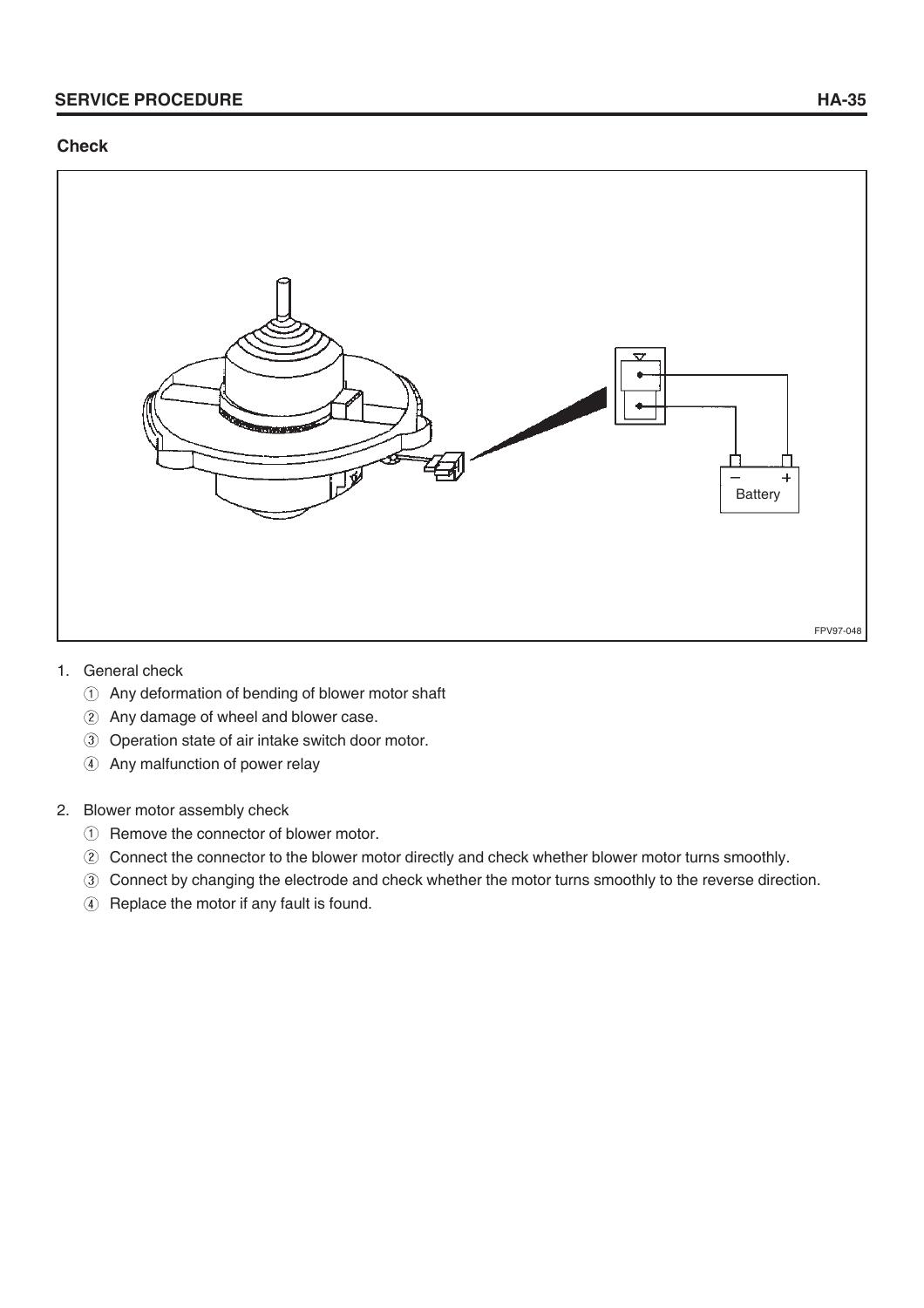# **CONDENSER**



#### **Disassembling order.**

- 1. Discharge hose and liquid tube (A)
- 2. Condenser bolts (4 ea)
- 3. Condenser

#### **NOTE**

**• Discharge the refrigerant completely before disassembling condenser. Remove the radiator grille.**

#### **Assembly order**

Assembly is done by the reverse order of disassembly.

#### **NOTE**

**• Recharge the refrigerant to the specification after installing the condenser.**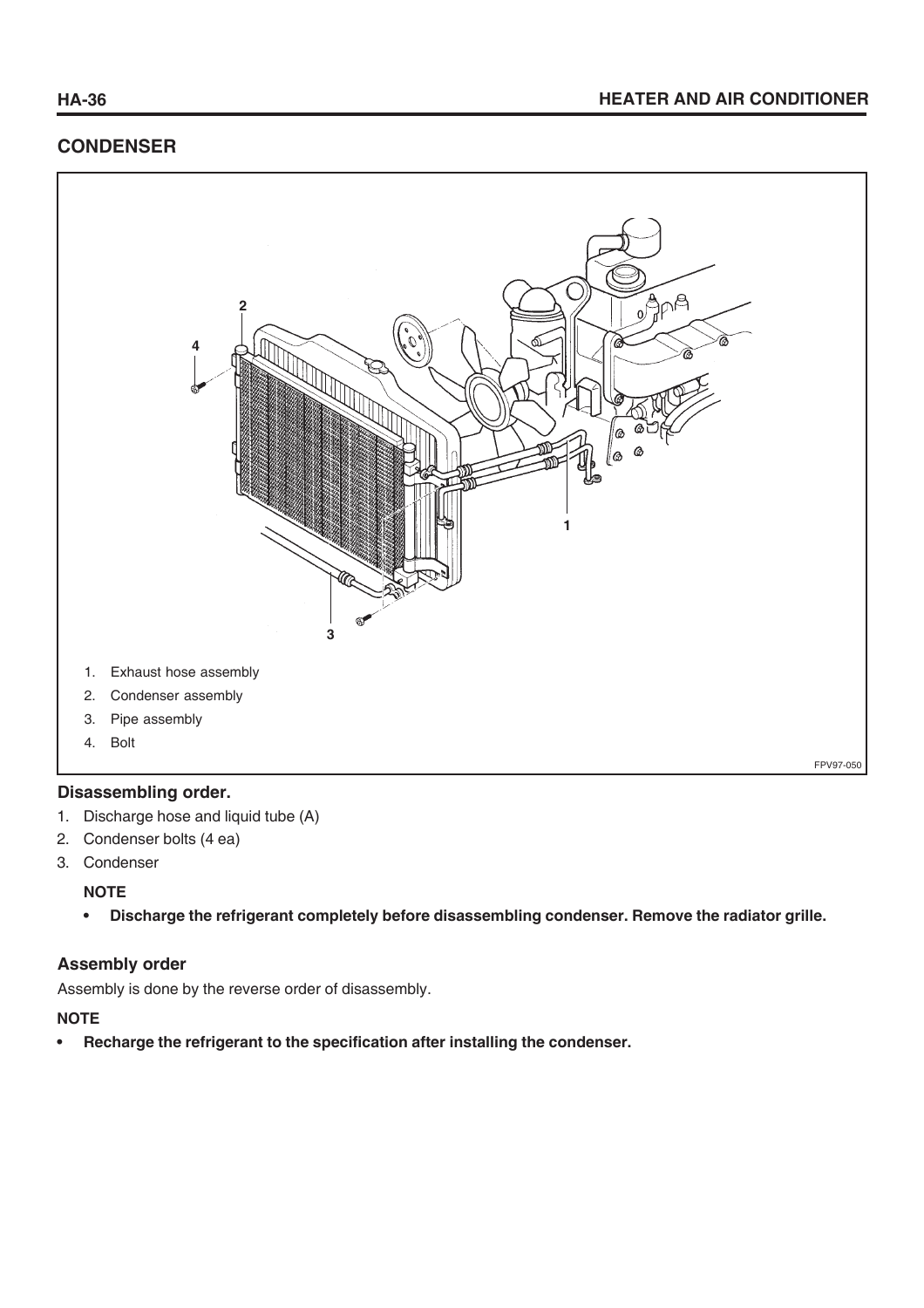#### **SERVICE PROCEDURE HA-37**

# **COMPRESSOR UNIT**



## **Assembly and disassembly of compressor unit**

- 1. Clutch and hub pulley
	- 1) Removal
		- $\circledR$  Remove the clutch hub supporting bolts with the spanner wrench.



Pull the clutch hub and shim form the compressor shaft. When the hub is not pulled from compressor shaft, insert the bolt of 8 mm into the hub shaft hole and remove the shaft.



- 3 Remove the pulley supporting snap ring
- Remove compressor pulley and bearing assembly

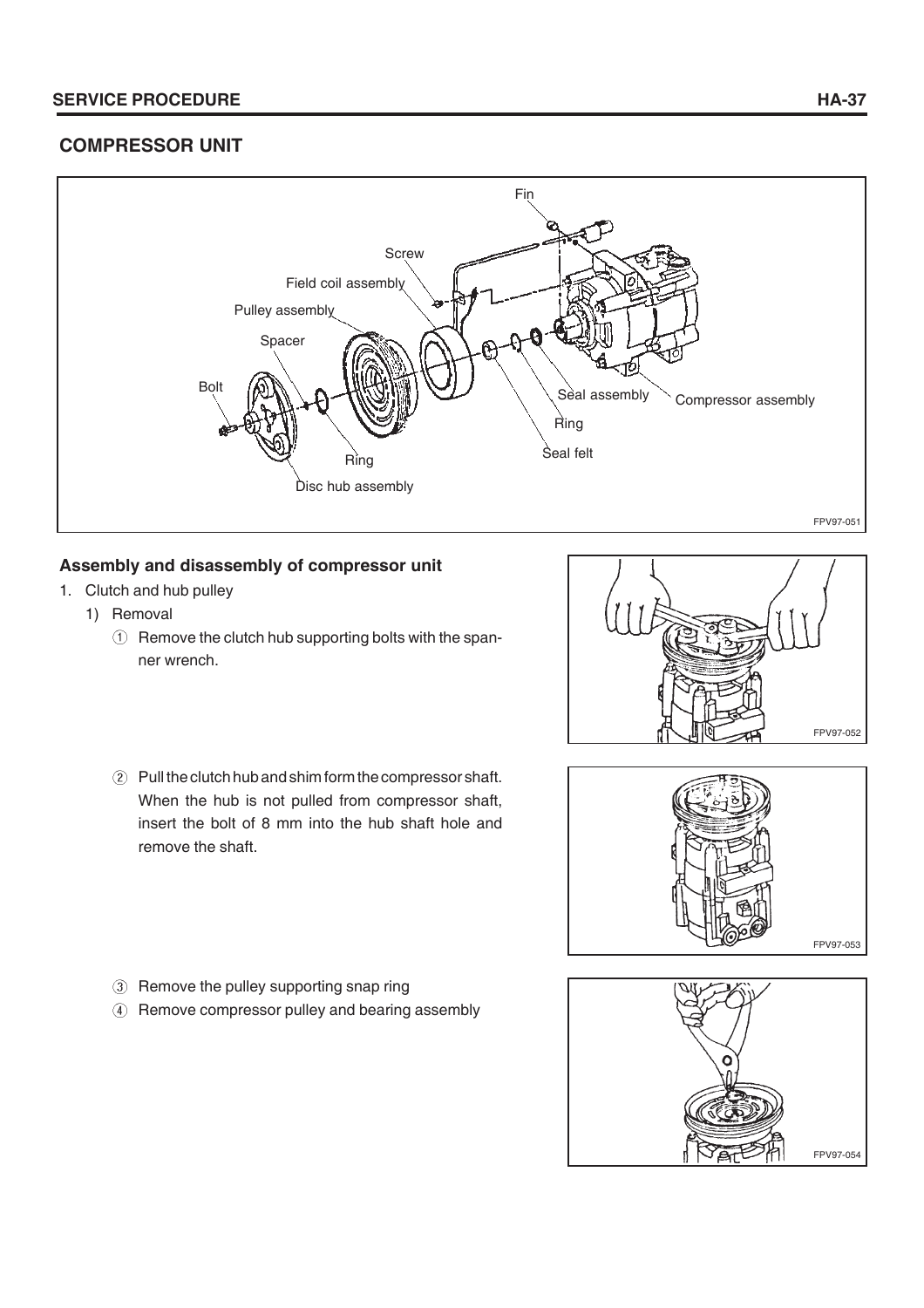# **HA-38 HEATER AND AIR CONDITIONER**

- 2) Installation
	- Clean pulley bearing of compressor head to remove any dirt or rust.
	- 2 Install the compressor pulley and bearing
	- Install the pulley snap ring as the slanted part faces outer direction.

Put one spacer shim of specified thickness inside hub spool line opening, and slide down the hub to compressor shaft end

Put the new hub-supporting bolt on the compressor shaft end and tighten it with the specified torques.

| Tightening torque | $1.1 - 1.4$ kg·m |
|-------------------|------------------|
|-------------------|------------------|

#### **NOTE**

- **Do not turn on the air-con.**
- Check the clutch air gap between clutch hub and pulley faces with dial gauge, and compare it with the specification. Check it 3 times around pulley.

| Items                | Standard       |
|----------------------|----------------|
| Clutch air clearance | $0.4 - 0.7$ mm |

 $\odot$  If the clutch air gap exceeds the specification, adjust the air clearance to the specification by trying the different shims.









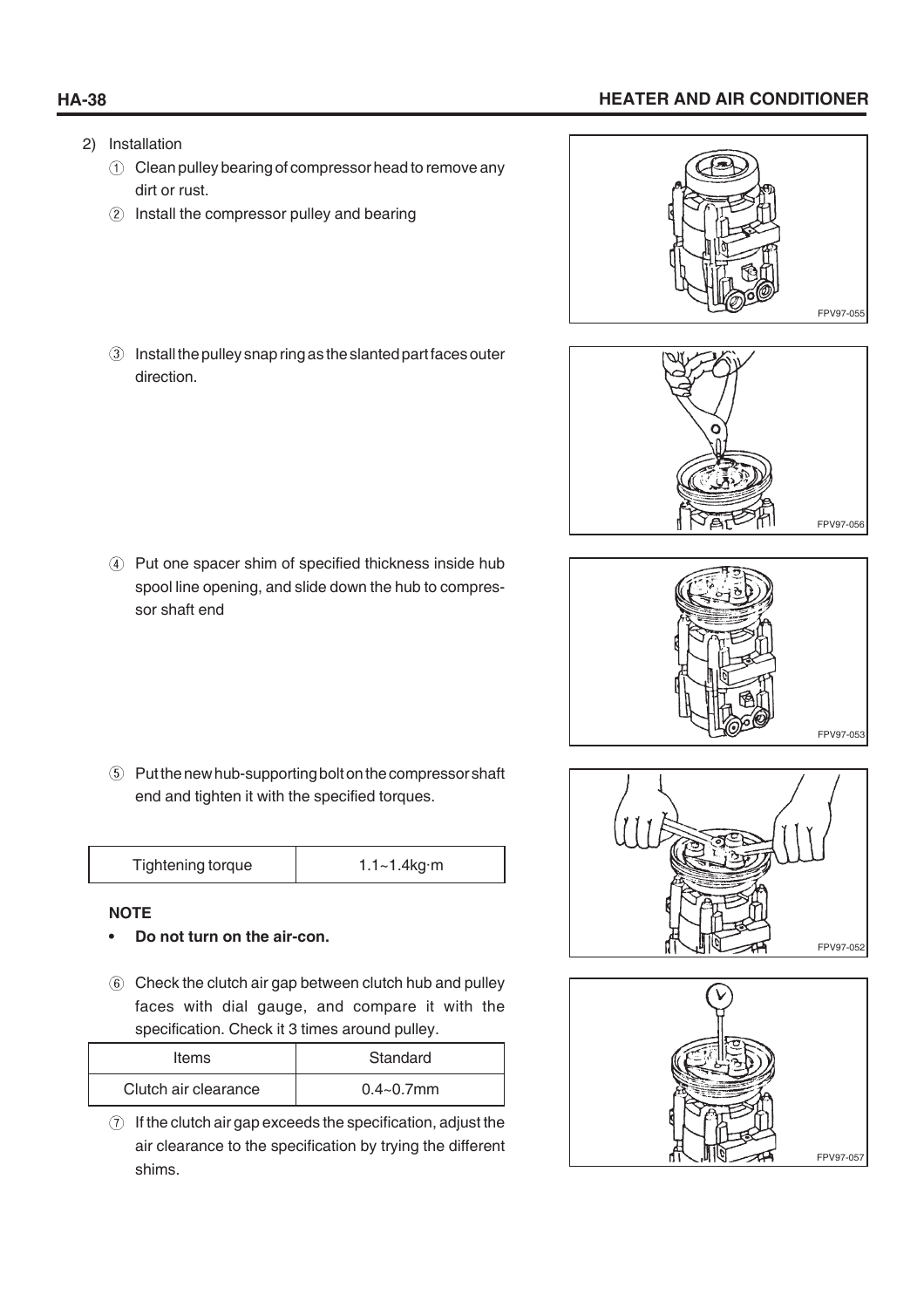#### **SERVICE PROCEDURE HA-39**

- 2. Clutch field coil
	- 1) Removal
		- Remove clutch hub and pulley
		- 2 Install the shaft protection tool at the compressor opening
		- Install the compressor pulley as shown in the figure. Position the puller screw end at the concave part of shaft protector and position the pulley jaw around the bottom of the field coil.
		- Remove the coil out of compressor rotating the screw with wrench.

#### **NOTE**

**• Do not turn on the air-con.**



#### 2) Installation

- Clean the coil installation part of front head.
- Position the compressor upright and put the coil at the original position of the compressor front head. Check whether electric connector of clutch coil is positioned correctly.
- Put the coil compression tools at the inner circle of compressor nose and field coil.
- Put the 2 pullers of 8 inches at the compressor and compression tool respectively. Puller jaw should hold tight the back of the installation part of front compressor, and screw should be positioned at the center of compression tool.
- Tighten the screw with wrench as installing the coil tight at the compressor front head.
- Install clutch hub and pulley to the compressor.



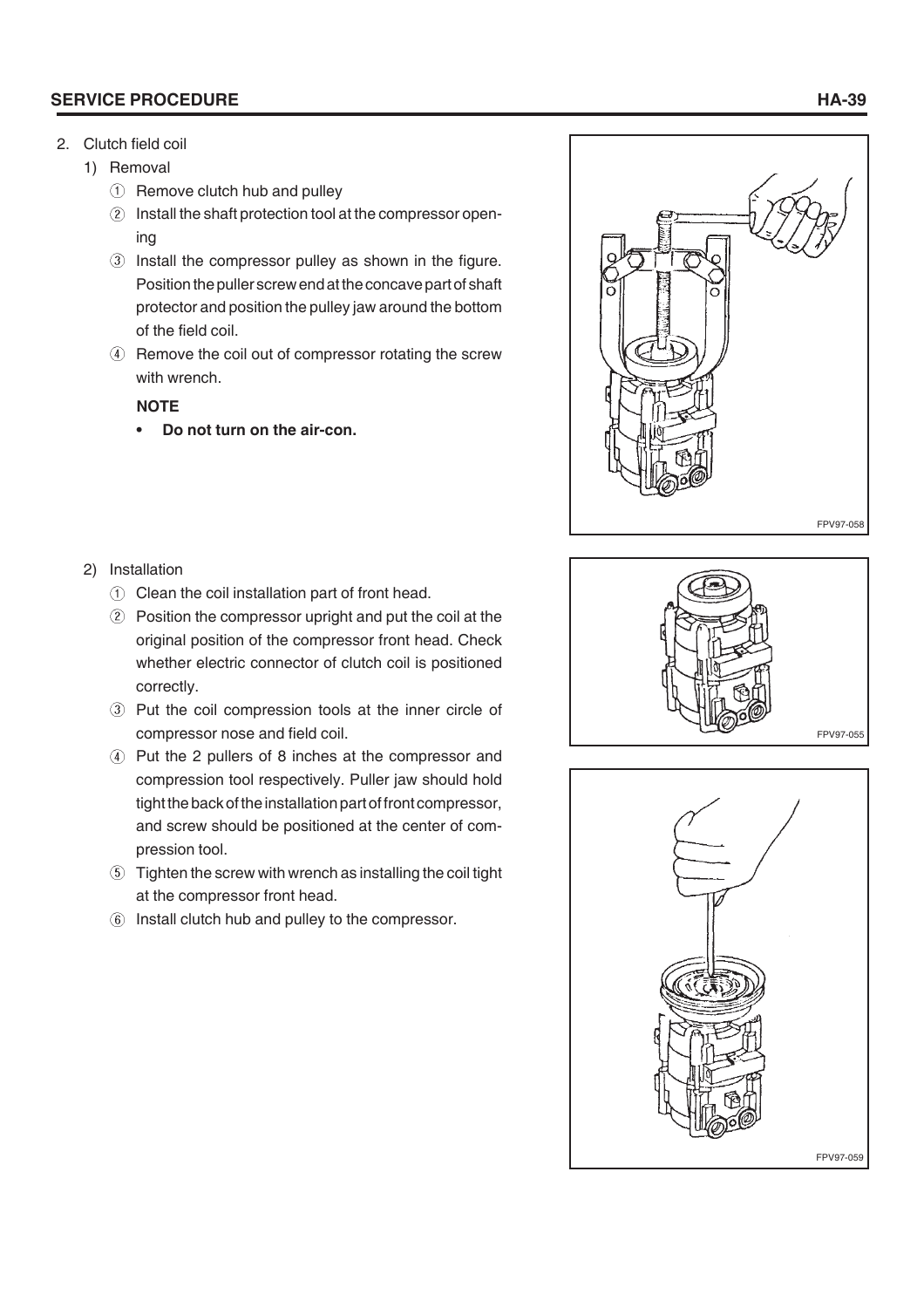#### 3. Shaft seal

Before replacing the compressor seal, remove the compressor from the vehicle and then discharge the refrigerant.

#### 1) Removal

- Remove the clutch hub from the compressor
- Remove shaft seal felt from the compressor nose using proper equipment.
- Blow out the dirt using the low-pressure compressed air, and wipe off the compressor nose in and out with no shaggy clothe.
- Remove shaft seal supporting snap ring from inside of compressor nose with snap ring remover as shown below.



- a. Insert one end of the snap ring remover into a hole of the snap ring.(Figure A)
- b. Turn the ring remover as the tool end snap ring hole approach to the compressor shaft.(Figure B)
- c. Lift the snap ring remover quickly by leveraging the end onto the nose, and remove the snap ring. (Figure C)
- Put shaft seal remover at the compressor shaft and slide it into compressor nose and down to shaft seal. Grip the hexagonal part with bare hand and turn the tool handle clockwise and insert tool end into inside the seal. And then pull out the shaft seal form the compressor.

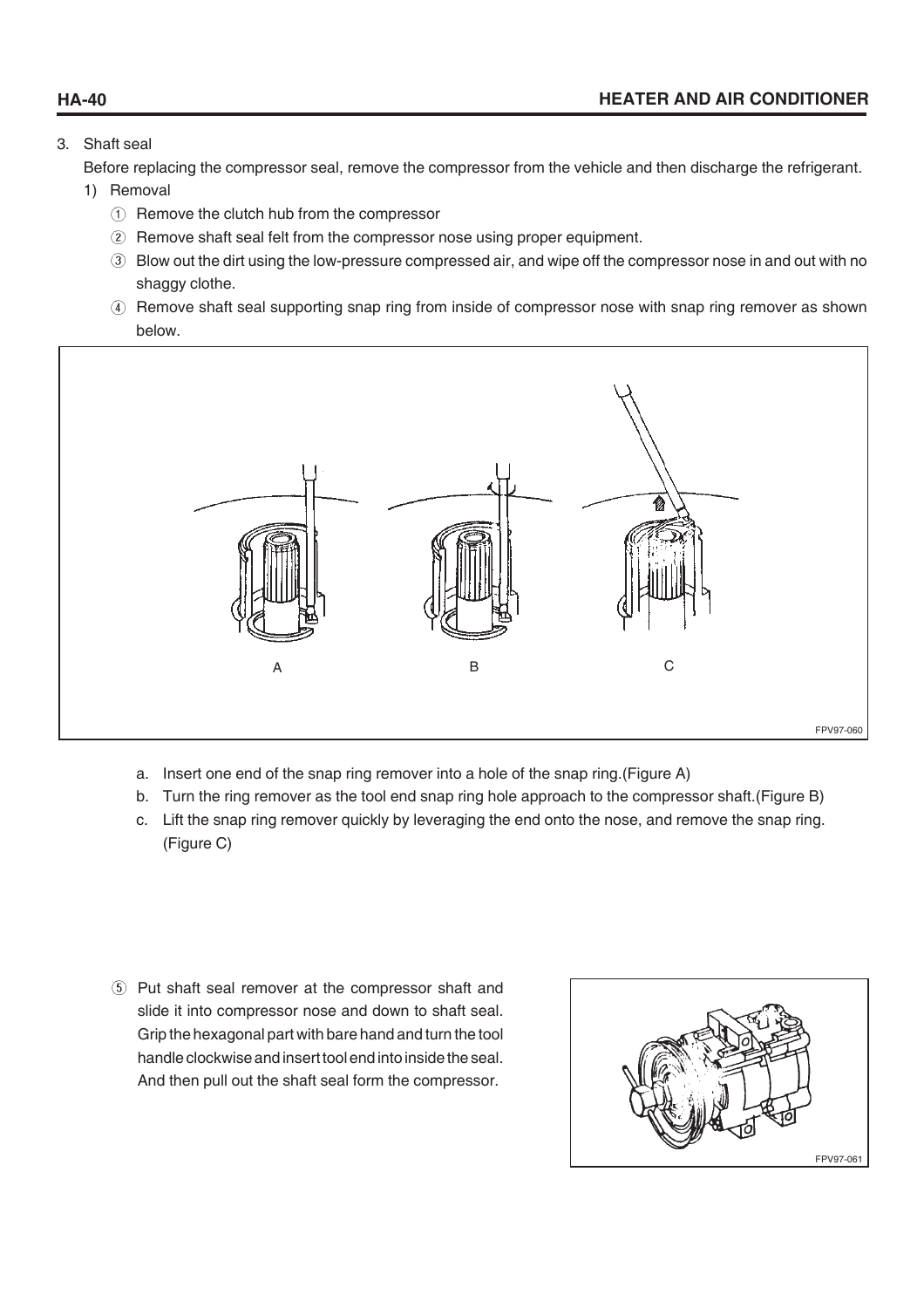#### **SERVICE PROCEDURE HA-41**

- 2) Installation
	- Prepare the new shaft seal kit. Unpack it with care and check the plastic shaft seal protector whether machined parts are damaged or rough.
	- Wipe off the shaft and seal pocket inside the compressor nose with no shaggy clothe.
	- Dip the shaft seal protector and seal into the clean refrigerant oil, and then put the seal onto the protector as the seal rib faces bigger end of the protector.

Install the seal protector installed with shaft seal at the compressor shaft end.

- Install the shaft seal installer at the shaft seal protector end, and then slide the shaft seal slowly into compressor to be in a place.
- Remove the seal installer and seal protector form the compressor
- $\odot$  Put a new seal supporting snap ring on the compressor nose, and then insert the snap ring into the groove with the remover.
- Turn the shaft about 10 revolutions with clutch hub, and perform leak test the seal installation part.
- **9** Install the new felt at the compressor nose.
- Install the compressor clutch hub







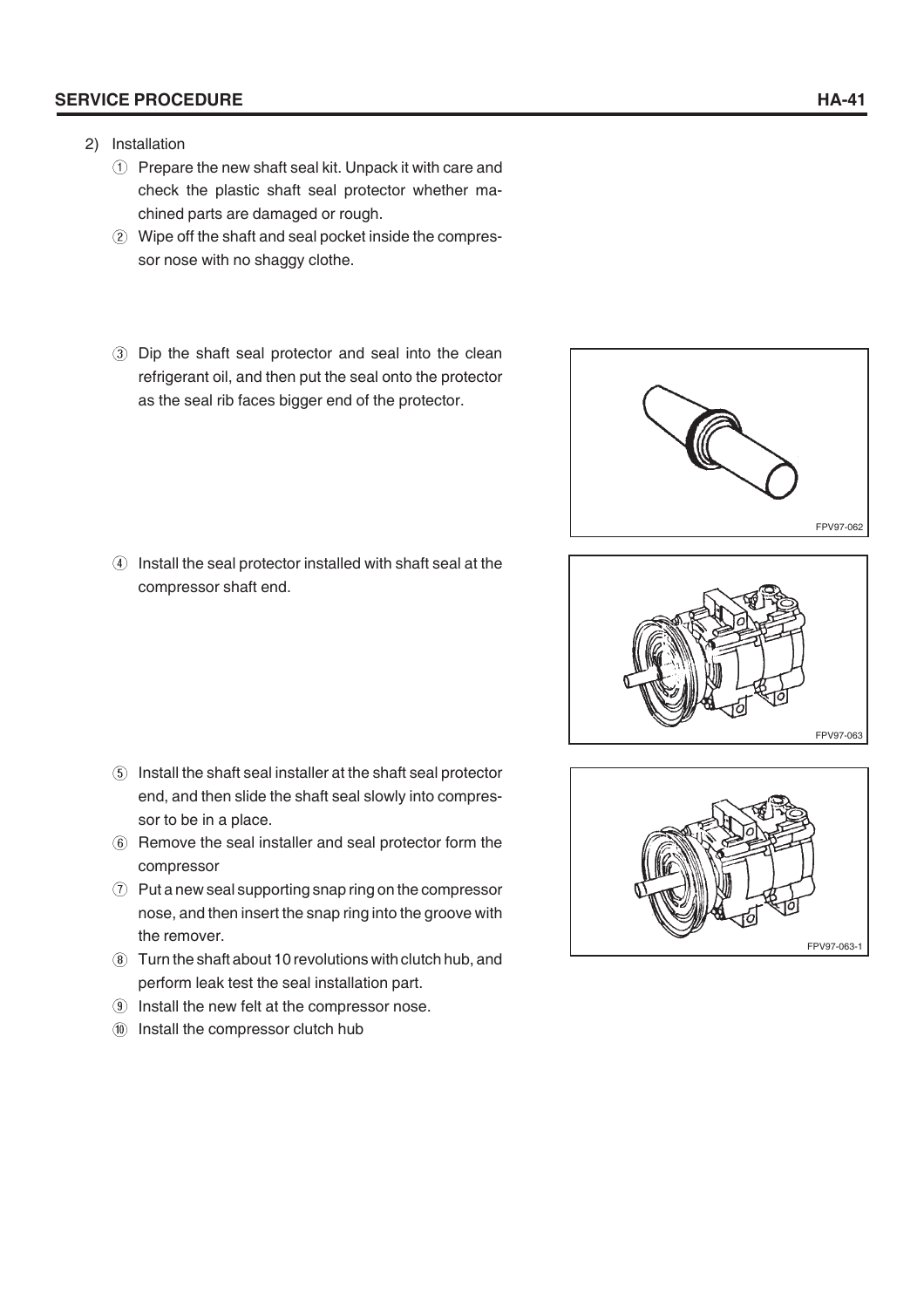# **RECEIVER DRIER ASSEMBLY**



#### **NOTE**

**• Discharge the refrigerant thoroughly, before the disassembly of receiver drier.**

#### **Check**

Assembly order is the reverse of disassembly order

#### **NOTE**

**• Recharge the refrigerant with the specified quantity after receiver drier installation.**

#### **Check**

1. Dual pressure switch check

Measure the pressure at the high-pressure side. When dual pressure switch is "On" as shown in the figure, if there is continuity between pressure switch terminals, then the system is normal. If there is no continuity, replace the switch.

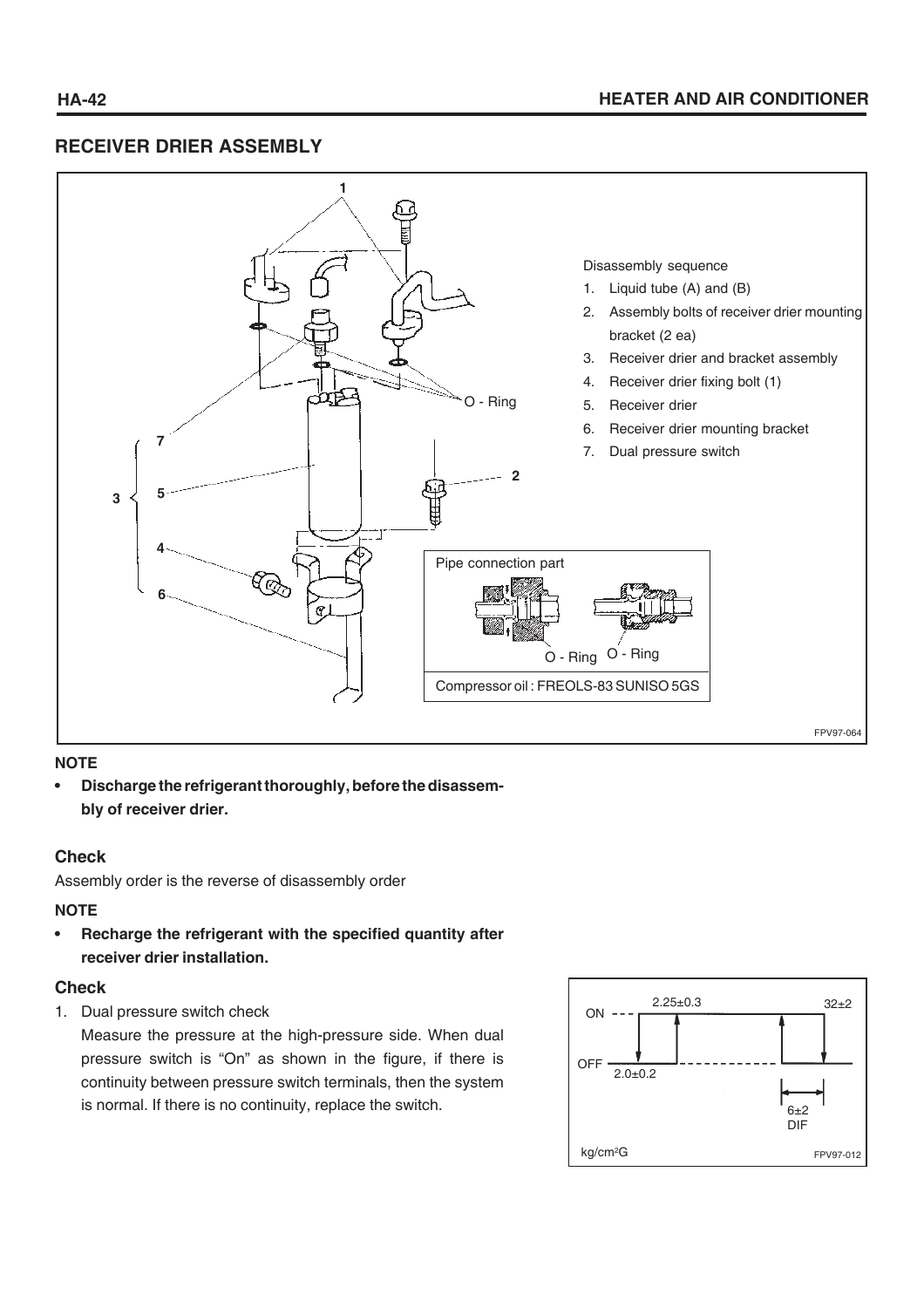## **REFRIGERANT LINE**

#### **Removal and installation method**

- 1. When removing, please refer to the cautions in removal below
- 2. When installing, please refer to the cautions in installation below.

#### **(Cautions in removal)**

- **Discharge the refrigerant thoroughly**
- **When removing the tubes and hoses, cover the hole so that no dust and dirt get into them.**
- **When removing, be careful not to damage the other parts like wiring and so on.**

 **(Cautions in installation)**

- **Replace the O-ring at the connecting parts with new one, and apply the refrigerant oil.**
- **Check the O-ring whether it is at the right place and assemble.**
- **The designated torque on "P" must be applied.**
- **Swivel nut and joint flange type should be tightened tentatively with bare hands first, and then fastened tight with the tool.**
- **Tighten the connecting part first and then clamp it.**
- **Be careful not to cause any deformation, and check any interference with other parts after installation.**
- **Recharge the refrigerant with the specified quantity after installation.**
- **Check the air-con performance.**

#### **Removal order**

- 1. Discharge hose
- 2. Liquid tube (A)
- 3. Suction hose
- 4. Liquid tube (B)
- 5. Liquid tube (C)
- 6. Receiver drier and bracket assembly
- 7. Receiver drier mounting bracket
- 8. Receiver drier
- 9. Dual pressure switch